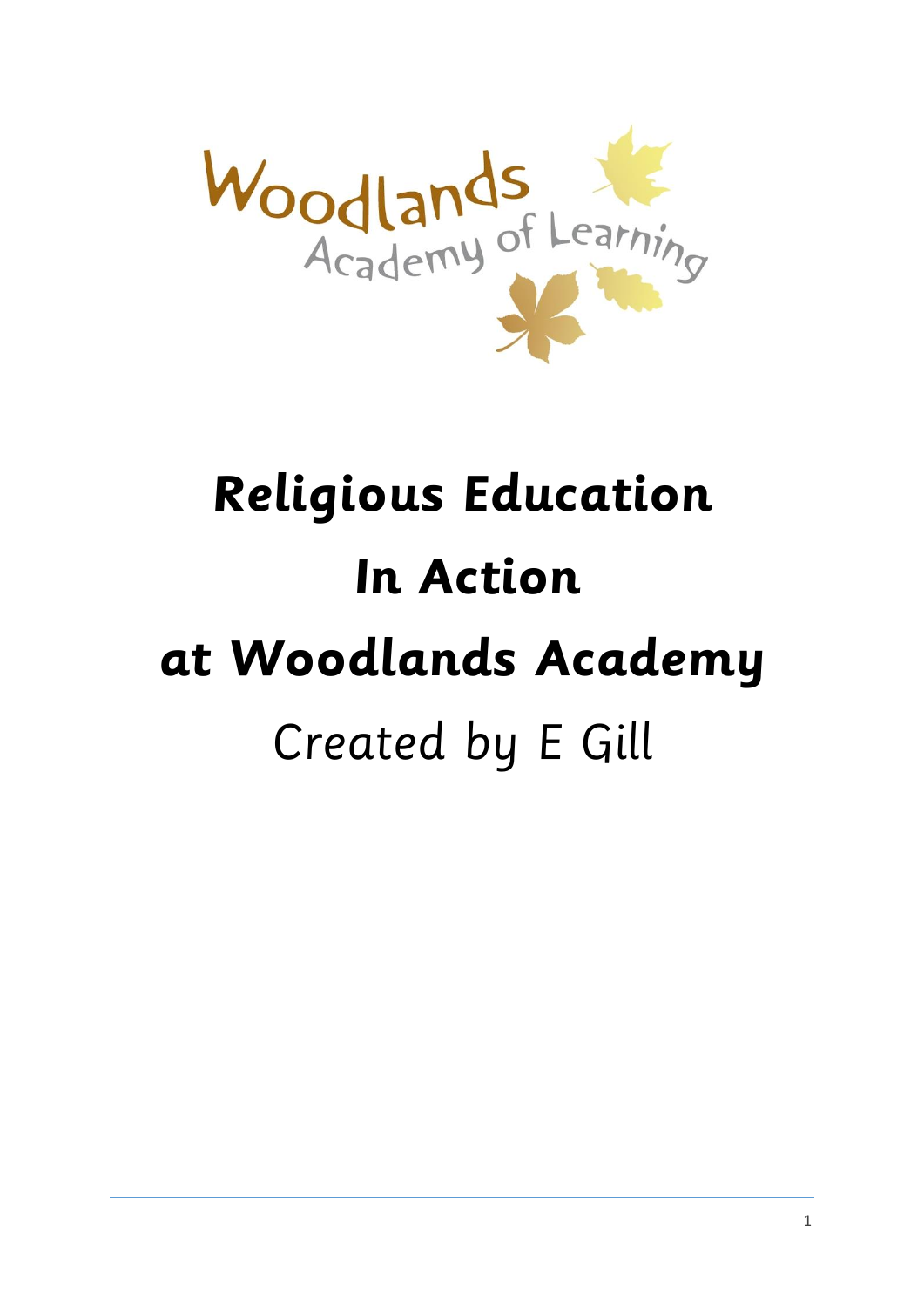

**What is Religious Education?** 

## "Religion without science is blind, Science without religion is lame," **Albert Einstein 1940.**

"The world is my country and all mankind is my brethren, and to do good is my region" **Thomas Paine 1827**

"Education children about religion NOT education children to be religious" **St Barns church 2016**

"In order for all pupils to have equal access to high quality education in Religion and Worldviews, the subject must be given adequate time and resources commensurate with the place of Religion and Worldviews as a core component of the curriculum." -**Commission on Religious Education**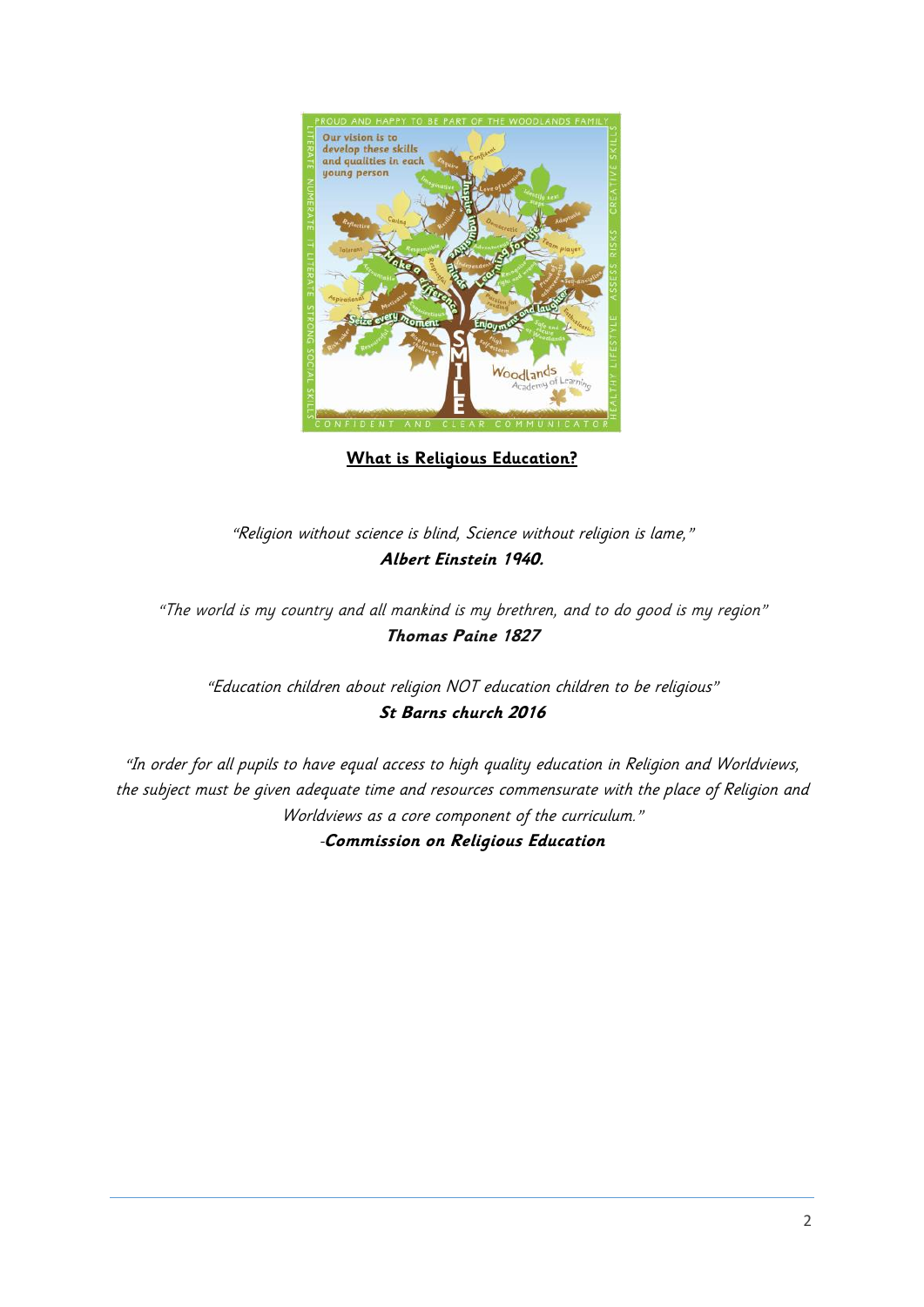## **THE LEGAL POSITION OF RELIGIOUS EDUCATION**

- The curriculum for Religious Education at Woodlands Academy meets the requirements of the 1996 Education Act and the School Standards and Framework Act (1998) which states that: Religious Education must be provided for all registered pupils in full time education. The law relating to Religious Education for pupils who are not yet in key stage 1 is different from that relating to subjects of the National Curriculum. As Religious Education must be taught to all registered pupils at the school, it includes those pupils in reception classes, but not those in nursery classes or playgroups. It is possible for parents/carers to withdraw their child from Religious Education lessons, although this should only be done once the parents have given written notice to the Head Teacher;
- Teachers have the right to withdraw from teaching Religious Education unless they have been specifically employed to teach or lead it. If he/she does wish to withdraw, they must give notice of their intentions to the Head Teacher and Academy governors;
- The school must provide an annual report for parents/carers on the achievement of each pupil;
- Section 78 (1) of the 2002 Education Act states that all state-funded schools must offer pupils:
	- o A balanced and broadly based curriculum which 'promotes the spiritual, moral, cultural, social, mental and physical development of pupils and of society, and…
	- o Prepares pupils for the opportunities, responsibilities and experiences of later life'
	- o Religious Education at Woodlands Academy is planned and taught in accordance with the Walsall Agreed Syllabus, which reflects the fact that religious traditions in Great Britain are in the main Christian, whilst taking account of the teaching and practices of the other principal religions represented in Great Britain;
- Woodlands Academy will take note of further developments from Standing Advisory Council for Religious Education (SACRE) as they arise. This SACRE is based upon the new syllabus from Walsall Council 2021 scheme.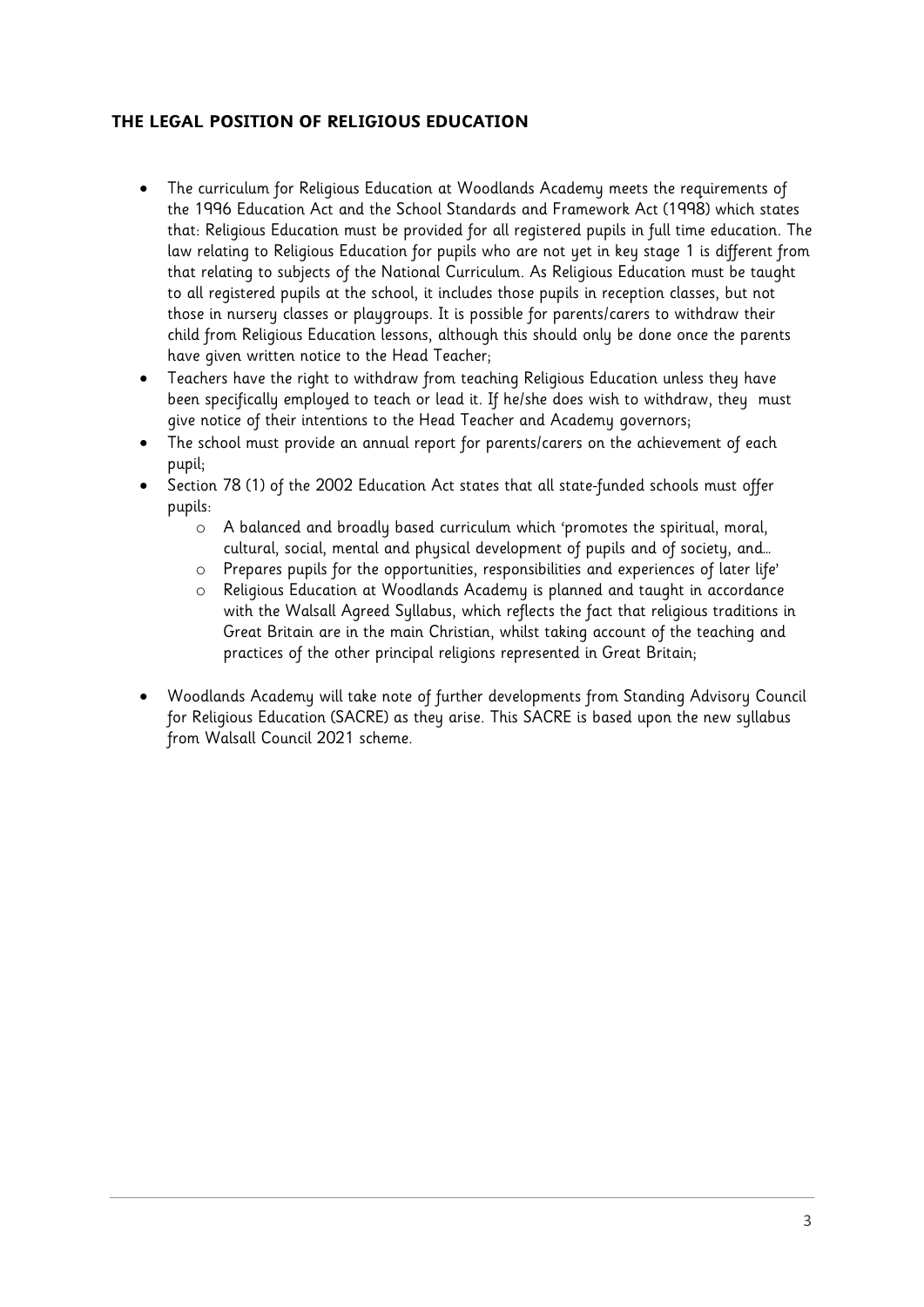## **The Aim of RE within Walsall: (taken from the Walsall RE syllabus June 2021)**

The curriculum for religious education aims to ensure that all pupils:

#### The Aim of RE in Walsall

The curriculum for religious education aims to ensure that all pupils: A. Know about and understand a range of religions and worldviews, so that they can: Describe, explain and analyse beliefs and practices, recognising the diversity which exists within and between communities: I Identify, investigate and respond to questions posed by, and responses offered by some of the sources of wisdom<sup>1</sup> found in religions and worldviews; Appreciate and appraise the nature, significance and impact of different ways of life and ways of expressing meaning. B. Express ideas and insights about the nature, significance and impact of religions and worldviews, so that they can: E Explain reasonably their ideas about how beliefs, practices and forms of expression influence individuals and communities: E Express with increasing discernment their personal reflections and critical responses to questions and teachings about identity, diversity, meaning and value. Appreciate and appraise varied dimensions of religion<sup>2</sup> C. Gain and deploy the skills needed to engage seriously with religions and worldviews, so that they can: Find out about and investigate key concepts and questions of belonging, meaning, purpose and truth, responding creatively; **E** Enquire into what enables different communities to live together respectfully for the wellbeing of all: Articulate beliefs, values and commitments clearly in order to explain reasons why they may be important in their own and other people's lives.

## **Intent:**

At Woodlands Academy of learning, we believe that high quality Religious Education lessons encourage children to release their creativity and imagination. Children are urged to consider their own needs whilst appreciating the needs, opinions and values of others. Religious Education should inspire young minds, satisfy their inquisitive nature and give factual information on other people's beliefs and faiths. It is important that the children of Woodlands Academy are equipped to meet the challenges of life today and contribute towards a cohesive local community, in which they can live and work together harmoniously. Religious Education (RE) is an important part of our curriculum and is taught relevant to the child's stage of development and experience. **"**Pupils must be encouraged to regard people of all faiths, races and cultures with respect and tolerance." (DfE 2014)

Religious Education at Woodlands Academy develops a balanced view of the multi-cultural society in which we live without compromising the faith, non-faith or cultural background of any pupil. The teaching of RE is approached sympathetically to all religious beliefs and teachers must remain mindful of the PREVENT policy and the 'Fundamental British Values' throughout their planned approach to teaching RE

Through our curriculum, Religious education often complements other subjects including Jigsaw, PSHE, English, Art and many more.

Our aim is for children to:

 Describe the key aspects of religions, especially the people, stories and traditions that influence the beliefs and values of others.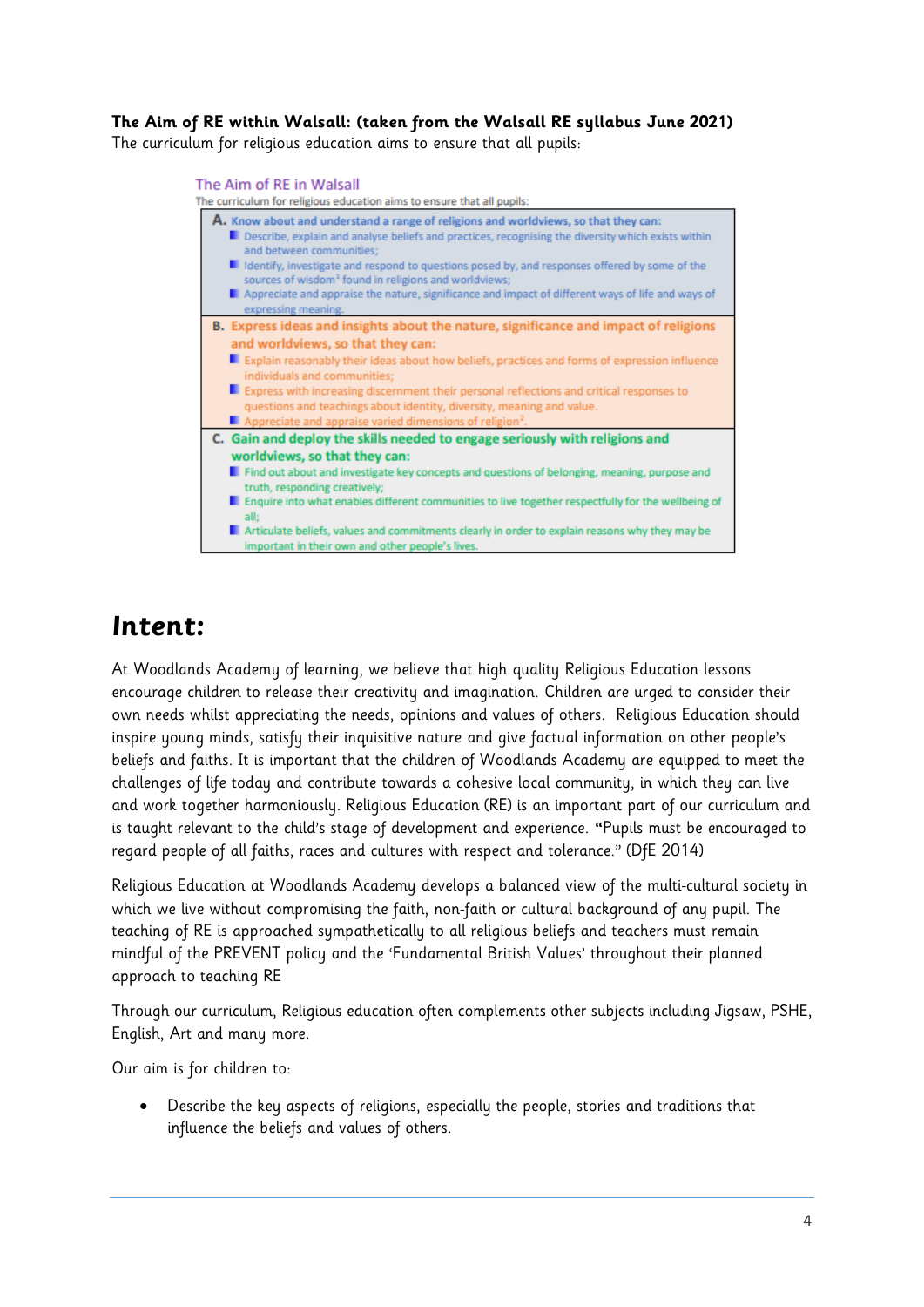- To engage pupils in enquiring into and exploring questions arising from the study of religion and belief, so as to promote their personal, spiritual, moral, social and cultural development however different from their own. This is also encourage self-awareness and respect for all.
- To provide learners with knowledge and understanding of Christianity and other principal religious traditions and beliefs represented in Great Britain.
- Identifying and beginning to describe the similarities and differences within and between religions.
- Using specialist vocabulary in communicating their knowledge and understanding.
- Using and interpreting information about religions from a range of sources.
- That children develop a sense of awe and wonder about the world around them;
- To help pupils understand some of the impact of religion throughout the world, its influences on the lives of individuals and communities and its effect on the cultural diversity of their own and other societies both presently and in the past;

Religious Education at Woodlands Academy develops a balanced view of the multi-cultural society in which we live without compromising the faith, non-faith or cultural background of any pupil. The teaching of RE is approached sympathetically to all religious beliefs and teachers must remain mindful of the PREVENT policy and the 'Fundamental British Values' throughout their planned approach to teaching RE.

## **Implementation:**

 $\bullet$ 

We intend to implement our teaching and learning in RE on the key principle that quality first teaching allows pupils both to learn about religious traditions and to reflect on what the religious ideas and concepts mean to them. Our teaching enables pupils to extend their own sense of values and promotes their spiritual growth and development. We encourage pupils to think about their own views and values in relation to the themes and topics studied in the RE curriculum offering the opportunity for personal reflection, discussion of values and opinion and spiritual development. The RE curriculum at Woodlands Academy makes a positive contribution to pupils' learning.

Teachers of RE at Woodlands Academy provide:

- A variety of teaching methods, such as discussion, writing, role play/drama, stories, reflective art and music;
- Stimulating and challenging experiences that enable pupils to gain enjoyment from their studies;
- Tasks which are open-ended and can have a variety of responses;
- Resources of different complexity, adapted to suit the abilities of the pupils;
- A suitable balance between expecting pupils to express their own ideas through speaking and listening, role play and to record what they have learned through writing, illustrations and diagrams;
- Pupils with as much first-hand experience of the principal religions as possible through artefacts, authentic resources, parental involvement, visitors and visits to places of worship; Visitors to school and external visits such as the Local Sikh Gudwara should be encouraged to give children the opportunity to listen to and ask questions about another person's experiences of living/celebrating through different faiths;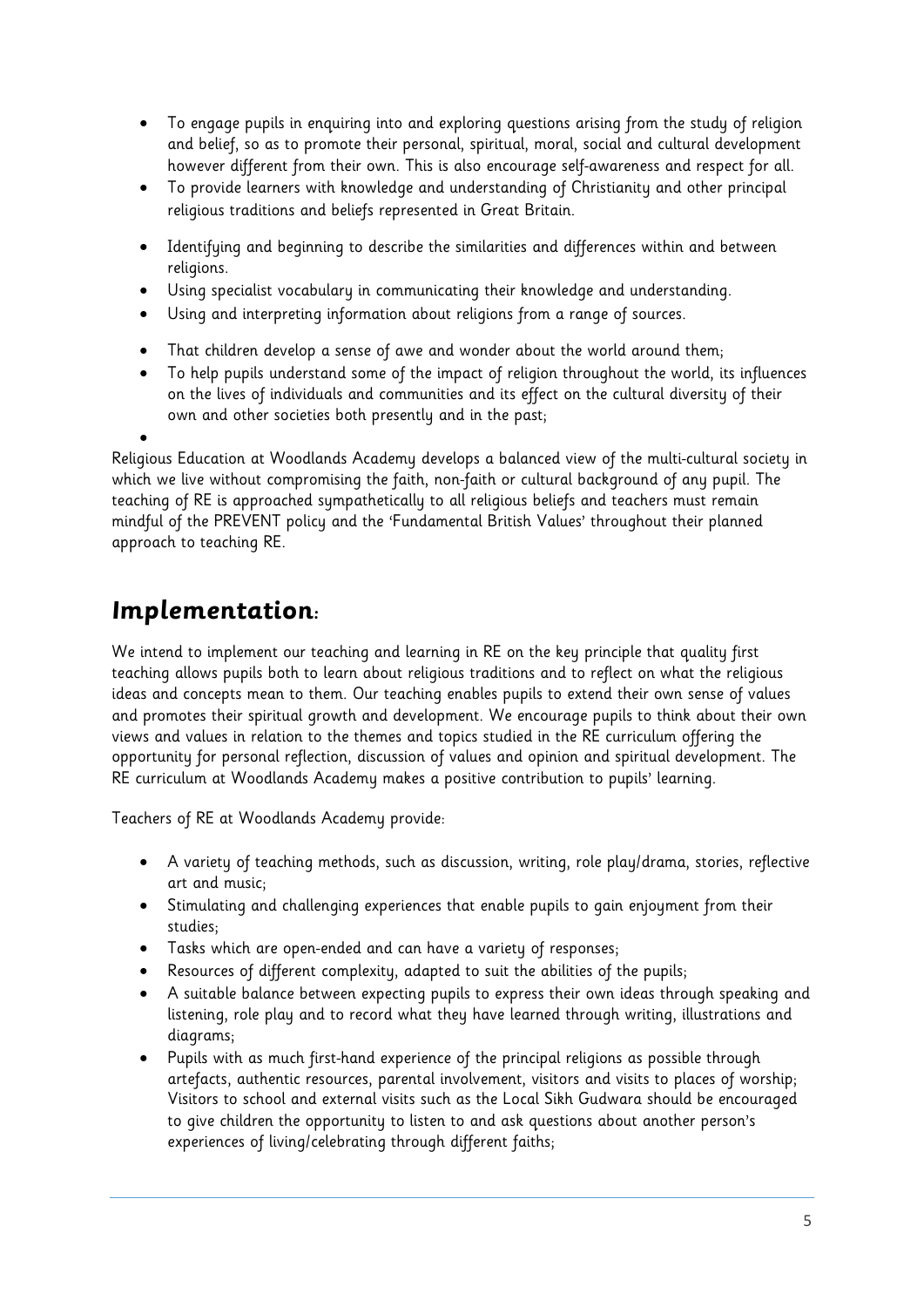## **CURRICULUM PROVISION**

- **Reception, Key Stage 1 and Key Stage 2** RE is now taught weekly in every year group for 45-minute lessons. Much of the curriculum contents is covered within schools assemblies, votes for school class assemblies, performances; expand your mind lessons and jigsaw.
- **Foundation Stage (Reception)** teachers should be looking for an expanding awareness of aspects of life relevant to RE e.g. special events, special people, special places, special times and special objects in their own and other people's lives, developing knowledge and understanding of the world. They will also think about a variety of questions to expand their own knowledge and opinions.
- **Key Stage 1** pupils are introduced to the wider concept of religion and to the richness and diversity of world faiths. They are taught aspects of five major world faiths these include Christianity, Judaism, Sikhism, Hinduism and Islam. Children will be exposed to a variety of questions and will develop skills in debate and discussion in order to begin to form their own beliefs and respect the beliefs of others.

**Key Stage 2-** the curriculum enables pupils to extend their knowledge and understanding of religions and worldviews, recognising their local, national and global context. They are encouraged to be curious and to ask increasing challenging questions about religion, belief, values and human life. They will learn to express their own ideas in response to the material they engage with.

## **CONTRIBUTION TO OTHER AREAS OF THE CURRICULUM:**

- **English –** RE contributes significantly to the teaching of English in our school by actively promoting the skills of reading, writing, drama, speaking and listening;
- **Spiritual, moral, social and cultural development –** RE makes a particularly strong contribution to pupils' spiritual development. Study also offers opportunities for pupils to explore their own feelings and beliefs, to study the beliefs and values of others, to empathise with others, to ask puzzling questions. Children develop characteristics such as respectfulness, tolerance and a willingness to play a positive part in their community and society as well as examining what it means to be growing up in Britain and exploring British values. We enhance the children's social development by helping them to build a sense of identity in a multi-cultural society and by using out new Votes for school initiative.
- **PSHE (Jigsaw) –** RE explores self-awareness, inner feelings and emotions, as well as personal relationships. We promote the values and attitudes required for citizenship in a democracy by teaching respect for others and the need for personal responsibility. In general, by promoting tolerance and understanding of other people, we enable children to appreciate what it means to be positive members of our society. We teach the children about the values and moral beliefs that underpin individual choices of behaviour. New Jigsaw PSHE framework
- **Art and music –** RE will present the opportunity for pupils to express their learning through a creative approach. Children can explore traditions through the diverse range of music from different cultures, as well as children having the opportunity to reflect and express themselves through music and the use of musical instruments.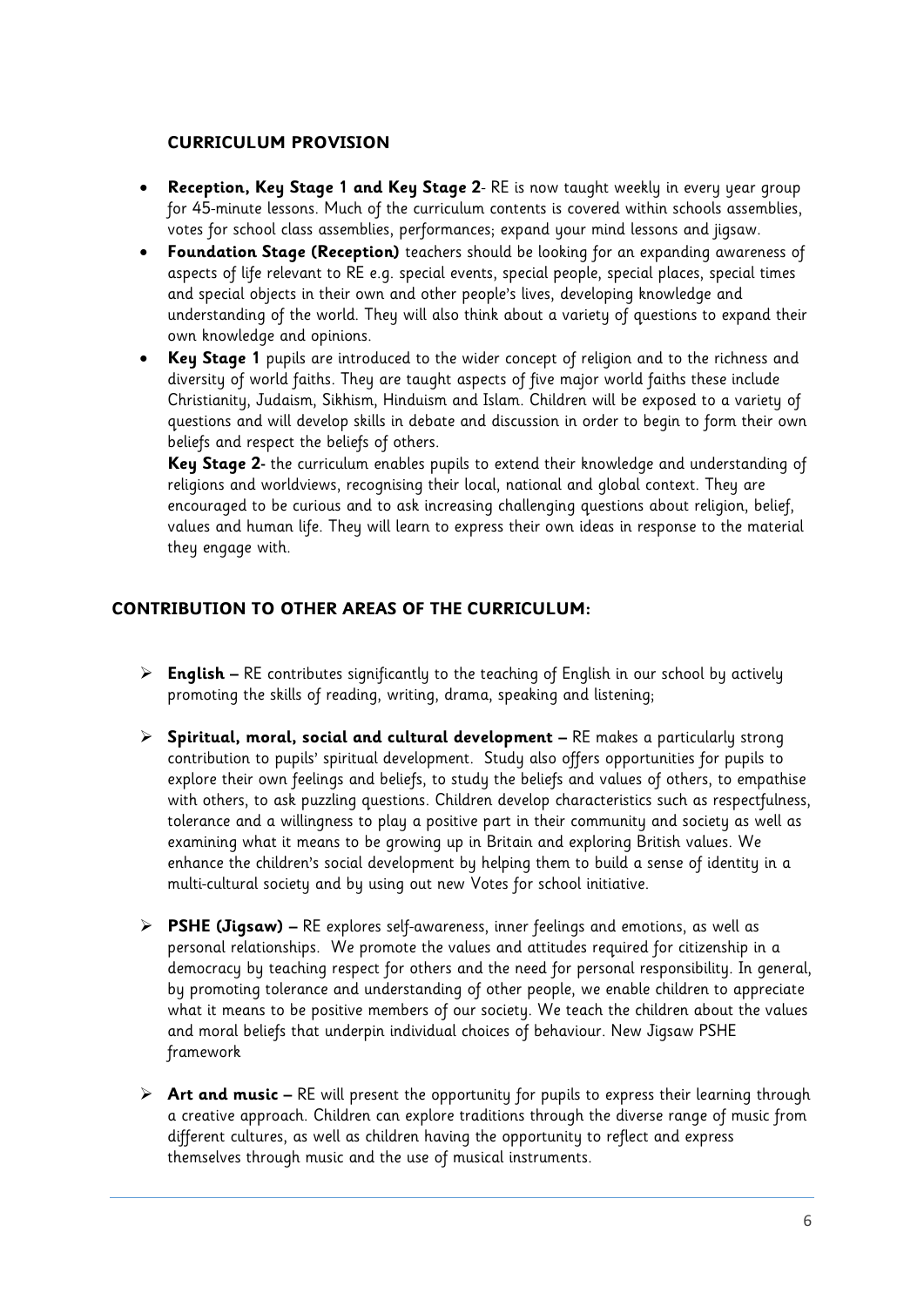## **Oracy-**

- Children will be given the opportunity to think for themselves for at least one minute (wait time) and then discuss with a talk partner before sharing their response with the class for any question that is pose within the RE lessons.
- Children will be asked to feed ideas back to the class in a variety of ways in every lesson e.g. hands-up, whiteboard, thumbs-up.
- Teachers will use partner or group talk as an opportunity to circulate the room and make a note of any misunderstandings revealed. They will then use the responses as anonymous examples later, also asking the children for suggestions to encourage the ease of talk.
- Teachers will plan for some 'open' questions in every lesson.
- Teachers will plan for some 'why' questions in every lesson and ask the children to explain their ideas to the class.
- Teachers will introduce children to the vocabulary they will require for the objective at the beginning of every lesson.
- Knowledge organisers will be provided to support vocabulary acquisition (both current and new vocabulary that may be encountered.

## **SEND-** provisions for SEND

The progression of skills is fluid between year groups with learners using this as a platform to delve deeper. Each lesson plans for progression and depth of understanding. Awe and wonder are encouraged within the lesson.

We teach RE to all children, whatever their ability, in accordance with the school curriculum policy of providing a broad and balanced education to all children. Teachers provide learning opportunities matched to the needs of children with learning difficulties. Inclusive practice should enable all children to achieve their best possible standard regardless of their ability and irrespective of gender, ethnic, social or cultural background, home language or any other aspect that could affect their participation in, or progress in their learning.

SEND children may possibly not need the same level of support with RE as with their academic work. Children with SEND may not be considered SEND in RE. All pupils should be able to feel able to participate, contribute and achieve.

| Subject: RE (religious education) |                                                  |                           |                                              |  |  |
|-----------------------------------|--------------------------------------------------|---------------------------|----------------------------------------------|--|--|
|                                   | Universal strategies and approaches (Band 0)     |                           |                                              |  |  |
|                                   |                                                  |                           |                                              |  |  |
| Cognition and Learning            | Communication and                                | Social, emotional mental  | <b>Sensory and Physical</b>                  |  |  |
|                                   | interaction                                      | health                    |                                              |  |  |
| Visuals to support                | Music, art.<br>$\overline{\phantom{a}}$          | - All challenges shared   | Wobble cushion<br>$\overline{a}$             |  |  |
| vocabulary                        | <b>Debates</b><br>٠                              | with children before they | Writing slant<br>$\overline{\phantom{a}}$    |  |  |
| Videos of religious               | Working wall<br>$\overline{a}$                   | complete them -           | Educational visits (hands-<br>$\blacksquare$ |  |  |
| beliefs and faiths                | Subject specific<br>$\qquad \qquad \blacksquare$ | expectations clear -      | on approach)                                 |  |  |
| Writing frames                    | vocabulary shared                                | children know what is     | Looking at artefacts<br>$\blacksquare$       |  |  |
|                                   | every lesson, in books                           | coming.                   | Environmental lighting                       |  |  |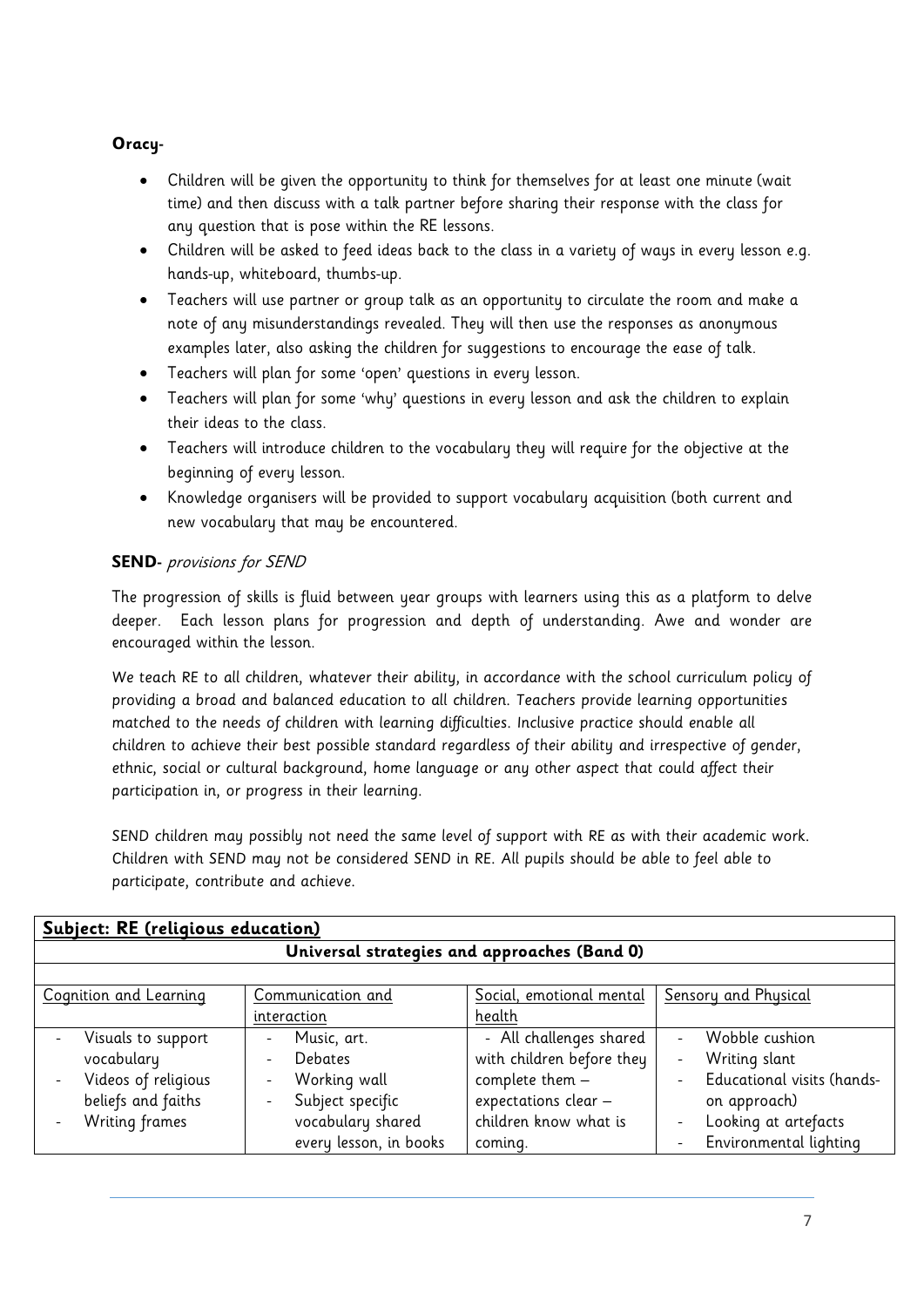| Songs to learn related                                      | and on working wall                              | Celebrate                                        | Visitors coming into                         |  |  |
|-------------------------------------------------------------|--------------------------------------------------|--------------------------------------------------|----------------------------------------------|--|--|
| to the time period                                          | Partner work/discussion                          | achievements.                                    | school.                                      |  |  |
| Teacher modelling                                           | (including TTYP)                                 | - Star of the week                               | Visual timelines of                          |  |  |
| Revisiting previous                                         | Group work/discussion                            | certificate can be given                         | progression through                          |  |  |
| learning                                                    | Presenting information                           | for a RE-based                                   | various religions.                           |  |  |
| Religious vocabulary.                                       | to the class.                                    | task/achievement.                                | Re-enacting events from                      |  |  |
| Use of images and                                           | Drama (hot seating,                              | Partner work                                     | particular religious                         |  |  |
| photos                                                      | role play).                                      | Group work                                       | stories.                                     |  |  |
| Note taking (KS2)                                           |                                                  | Group leader                                     |                                              |  |  |
| Posters                                                     |                                                  | (leadership skills)                              |                                              |  |  |
| Subject specific                                            |                                                  | Pupil voice (RAG                                 |                                              |  |  |
| vocabulary shared                                           |                                                  | rating)                                          |                                              |  |  |
| every lesson, in books                                      |                                                  | Rehearse new skill                               |                                              |  |  |
| and on working wall.                                        |                                                  | using a whiteboard.                              |                                              |  |  |
| BAD approach                                                |                                                  | - Our Learning                                   |                                              |  |  |
| Questioning                                                 |                                                  | Journey page - show                              |                                              |  |  |
| Knowledge organisers                                        |                                                  | children the full learning                       |                                              |  |  |
| Reading throughout                                          |                                                  | journey/the bigger                               |                                              |  |  |
| the curriculum (non-                                        |                                                  | picture - know what is                           |                                              |  |  |
| fiction)                                                    |                                                  | coming                                           |                                              |  |  |
| Revision of previous                                        |                                                  |                                                  |                                              |  |  |
| learning daily - sling-                                     |                                                  |                                                  |                                              |  |  |
| shot approach.                                              |                                                  |                                                  |                                              |  |  |
| Quality first teaching                                      |                                                  |                                                  |                                              |  |  |
| Working wall                                                |                                                  |                                                  |                                              |  |  |
| Reasonable Adjustments (LA and Environmental SEND) (Band 1) |                                                  |                                                  |                                              |  |  |
|                                                             |                                                  |                                                  |                                              |  |  |
| Please also see the actions listed in the sections above.   |                                                  |                                                  |                                              |  |  |
|                                                             |                                                  |                                                  |                                              |  |  |
| Cognition and Learning                                      | Communication and                                | Social, emotional mental                         | Sensory and Physical                         |  |  |
|                                                             | interaction<br>$\blacksquare$                    | health                                           |                                              |  |  |
| -Word mats to help children<br>to structure their answers.  | Provide discussion and                           | - Support from TA/LSA                            | Visual cues                                  |  |  |
|                                                             | conversation starters.                           | - Small group targeted                           |                                              |  |  |
| - Different ways to                                         | Sentence stems for                               | support                                          |                                              |  |  |
| represent their work.                                       | writing                                          | - Peer support<br>- Task lists                   |                                              |  |  |
| -Writing frames.                                            | Pre-teaching key                                 |                                                  |                                              |  |  |
| - Use of paragraph headers.<br>-Visual cues                 | vocabulary                                       | - Task slicing                                   |                                              |  |  |
| -Task lists                                                 | Word mats to help<br>children to structure their |                                                  |                                              |  |  |
|                                                             | answers.                                         |                                                  |                                              |  |  |
| -Overlearning                                               |                                                  |                                                  |                                              |  |  |
| Please also see the actions listed in the sections above.   | <b>SEND School Based Support (Band 2-3)</b>      |                                                  |                                              |  |  |
|                                                             |                                                  |                                                  |                                              |  |  |
| <b>Cognition and Learning</b>                               | <u>Communication and</u><br><u>interaction</u>   | <u>Social, emotional mental</u><br><u>health</u> | Sensory and Physical                         |  |  |
|                                                             |                                                  | - Choice boards                                  |                                              |  |  |
| - Individual approaches and                                 | -Targeted support for subject                    |                                                  | - Fidget toys.                               |  |  |
| strategies recommended by                                   | specific vocabulary                              |                                                  | - Wobbly cushion                             |  |  |
| external support services                                   |                                                  |                                                  | - Fine and gross motor skills                |  |  |
| - Peer mentoring/buddy<br>- Now and next boards             |                                                  |                                                  | exercises daily.<br>- Talking tin/recordable |  |  |
|                                                             |                                                  |                                                  | postcard                                     |  |  |
| - Opportunities for 1:1 and<br>small group work             |                                                  |                                                  | - Makaton                                    |  |  |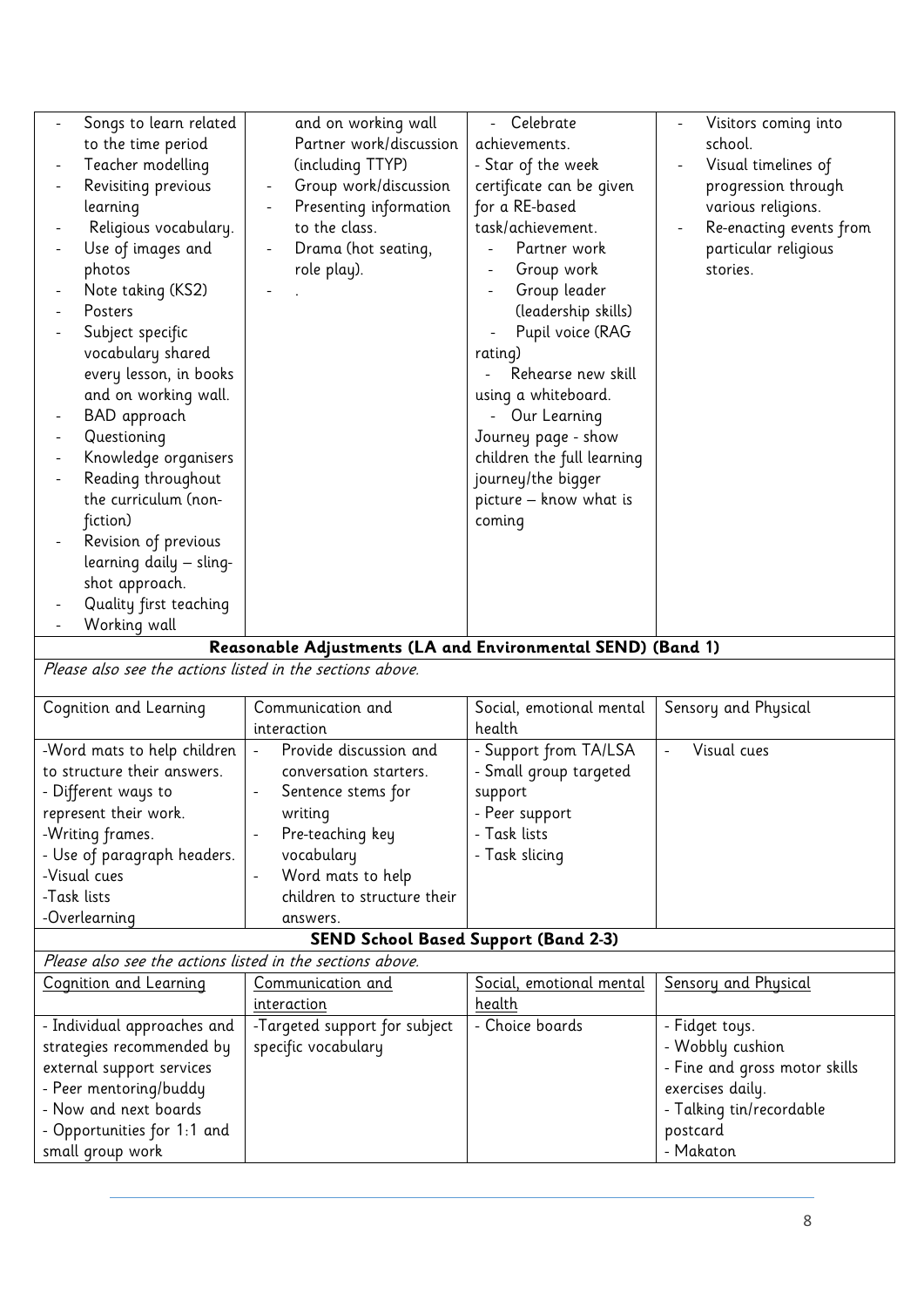| -Allow time for discussion                               |                            |                            | - Pencil puppets for children     |
|----------------------------------------------------------|----------------------------|----------------------------|-----------------------------------|
| with scribing as                                         |                            |                            | with poor pencil control/grip in  |
| appropriate.                                             |                            |                            | Reception.                        |
| -Pre-and post-teaching to                                |                            |                            | - Timetabled sensory provision    |
| support access to lessons                                |                            |                            | in sensory room for children.     |
| -Targeted support for                                    |                            |                            | - Multi-sensory approaches        |
| subject specific vocabulary                              |                            |                            | - Distraction reduced work area   |
| - Individual timeline/task                               |                            |                            | - Multi-sensory dyslexia friendly |
| lists                                                    |                            |                            | strategies                        |
| - Scribe                                                 |                            |                            | - Scribing                        |
|                                                          |                            |                            | - Different colour paper.         |
|                                                          |                            |                            | - Colour overlays and large font  |
|                                                          |                            |                            | - Colour of the text used on      |
|                                                          |                            |                            | teaching slides                   |
|                                                          |                            |                            | - Background colour for           |
|                                                          |                            |                            | teaching slides                   |
|                                                          |                            |                            | - Squared paper for children      |
|                                                          |                            |                            | struggling with spacing and       |
|                                                          |                            |                            | letter sizing                     |
|                                                          | <b>SEND EHCP (Band 4)</b>  |                            |                                   |
| Please also see the actions listed in the sections above |                            |                            |                                   |
| Cognition and Learning                                   | Communication and          | Social, emotional mental   | Sensory and Physical              |
|                                                          | interaction                | health                     |                                   |
| - Scribing                                               | - Verbal reminders         | - Identified key adult for | - Scribing                        |
| - Task slicing                                           | - Timers                   | one-to-one support.        | - iPad provision                  |
| - One-to-one support                                     | - Makaton language symbols |                            | - Voice typing on laptop          |
| - Now and next boards                                    | in Reception               |                            | - IDL programme                   |
| - Objects of Reference                                   |                            |                            | - Environment lighting            |
| - Choice boards                                          |                            |                            | - Writing slopes                  |
|                                                          |                            |                            | - Pen/pencil grips                |
|                                                          |                            |                            | - Wobble cushion                  |
|                                                          |                            |                            | - Daily sensory provision         |
|                                                          |                            |                            | - Makaton                         |

## Provision for Higher Attainers

Higher attainers are challenged and stretched using the BAD approach to learning. Deep challenges are planned for using Blooms Taxonomy that enable teachers to pitch the learning at the appropriate level. Based on the Bloom's Taxonomy model, deep learning challenges require children to evaluate and create. If they regularly complete these challenges with careful consideration and it demonstrates their deep understanding, they are classed as a higher attainers or greater depth.

## **Key Concepts:**

The program of study enables pupils to increase and deepen their knowledge and understanding of key concepts in RE. These concepts relate to the religions and worldviews studied. The areas of enquiry or key concepts in RE are: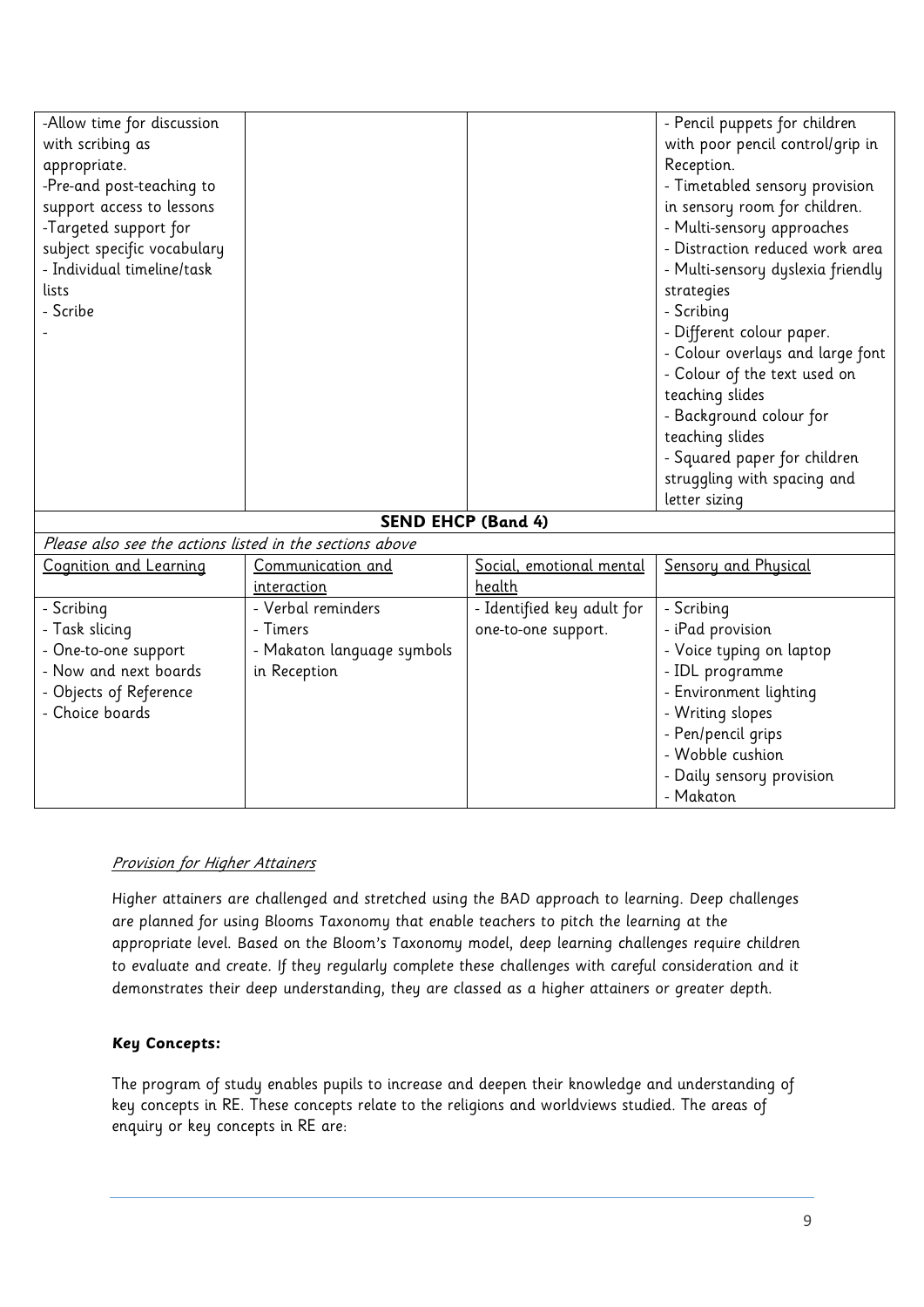## **Whole school concepts:**

- Beliefs through story.
- Celebrations
- Symbols
- Feeling of belonging and community
- Comparing my own world to that of others- own values and beliefs.

## **Core learning in skills and knowledge/ report statements.**

| Aspect:        | <b>Beliefs and teachings</b>                                                              |
|----------------|-------------------------------------------------------------------------------------------|
| Nursery        | Can listen to religious stories.                                                          |
| Reception      | Can listen to religious stories and enjoys religious stories.                             |
| Y1             | Knows how to recount the outlines of some religious stories                               |
| <b>Y2</b>      | Can retell religious stories and identify some religious beliefs and teachings            |
| Y3             | Can describe some religious beliefs and teachings of religions studied.                   |
| <b>Y4</b>      | Can describe the key beliefs and teachings of the religions studied, connecting them with |
|                | other features of the religions making some comparisons between religions.                |
| <b>Y5</b>      | Knows how to explain how some beliefs and teachings are shared by different religions and |
|                | how they make a difference to the lives of individuals and communities. Knows how these   |
|                | religious choices can be portrayed in terms of commitment.                                |
| Y <sub>6</sub> | Makes comparisons between the key beliefs, teachings and practices of the Christian faith |
|                | and other faiths studied, using a wide range of appropriate language and vocabulary from  |
|                | it.                                                                                       |

| Aspect:        | Enquiry, investigate and interpreting                                                                                                                                                                                                                                                      |
|----------------|--------------------------------------------------------------------------------------------------------------------------------------------------------------------------------------------------------------------------------------------------------------------------------------------|
| Nursery        | Can show interest in the world and begins to think of questions to ask                                                                                                                                                                                                                     |
| Reception      | Can show an interest in the world around them. Knows to ask questions about it.                                                                                                                                                                                                            |
| Y1             | Knows how to identify what they find interesting and puzzling in life. Can recognise<br>symbols and other forms of religious symbols.                                                                                                                                                      |
| Y2             | Can recognise that some questions about life are difficult to answer. Knows how to ask<br>questions about their own and others' feelings and experiences. Can identify possible<br>meanings for symbols                                                                                    |
| Y <sub>3</sub> | Can research and connect features of religions. Begins to ask significant questions about<br>religions and beliefs. Knows how to describe and suggest meanings for symbols.                                                                                                                |
| <b>Y4</b>      | Can collect and organise ideas about religion and belief. Knows how to suggest answers to<br>some questions raised by religions. Begins to suggest meanings for a range of forms of<br>religions using appropriate vocabulary.                                                             |
| <b>Y5</b>      | Knows how to suggest lines of research to address questions raised by the study of<br>religions and beliefs. Can suggest answers to questions raised by the study of religions and<br>beliefs, using reliable sources. Can recognise and explain diversity within religious<br>expression. |
| Y6             | Knows how to identify the influences on, and separate between, different viewpoints within<br>religions. Can explain religions and beliefs from different perspectives. Begins to understand<br>the impact of different forms of religious and spiritual expression.                       |

| <b>Aspect:</b> | Thinking about religions and beliefs        |
|----------------|---------------------------------------------|
| Nurseru        | Can listen to stories of different content. |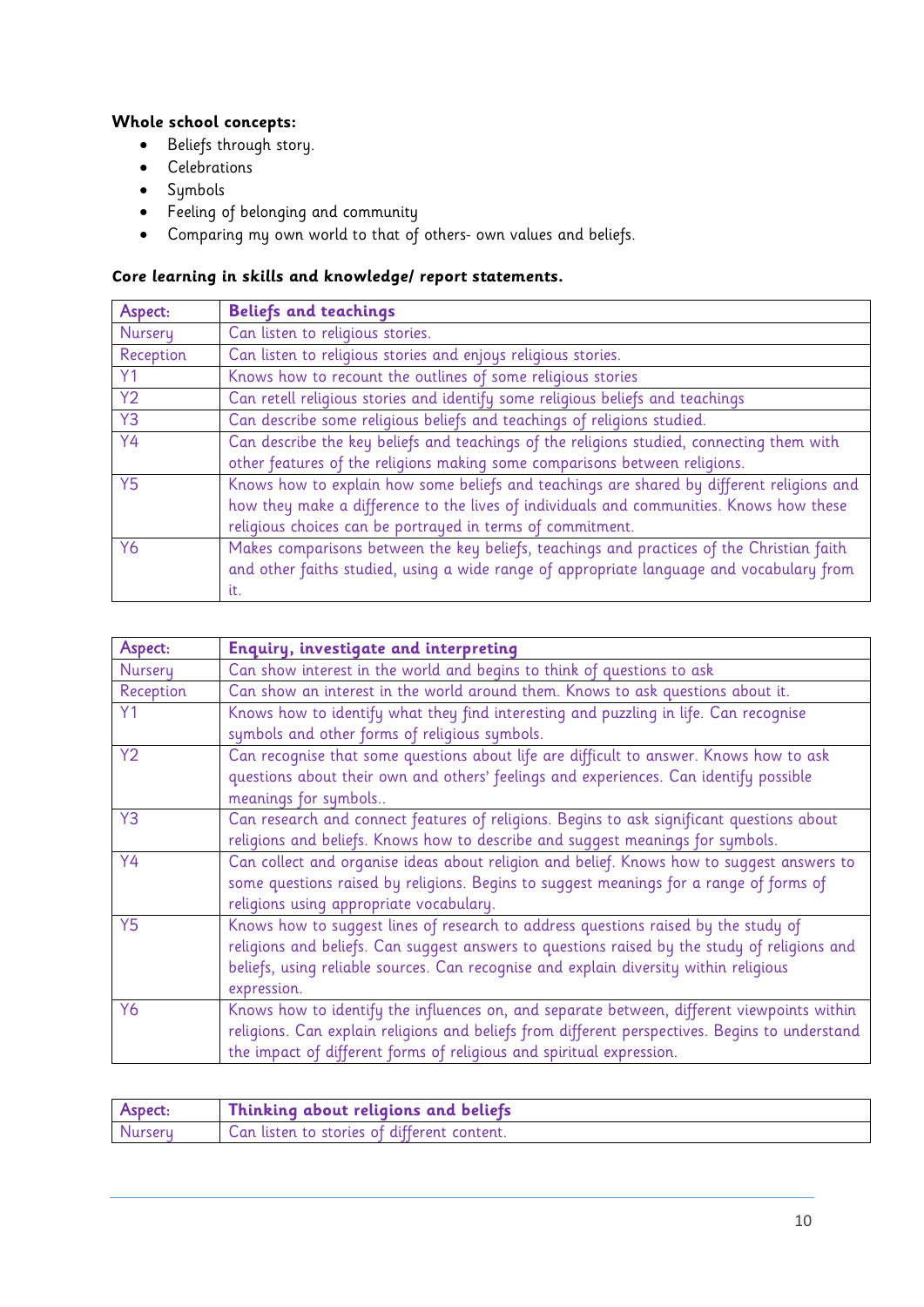| Reception      | Can listen to religious, spiritual and moral /parables and other forms of religious<br>expression.                                                                                                                                                                                                                                     |
|----------------|----------------------------------------------------------------------------------------------------------------------------------------------------------------------------------------------------------------------------------------------------------------------------------------------------------------------------------------|
| Y <sub>1</sub> | Can recall features of religious stories Begins to recognise and name features of religions<br>and beliefs                                                                                                                                                                                                                             |
| Y2             | Can retell religious and moral stories. Can identify how religion and belief is expressed in<br>different ways. Knows how to identify similarities and differences in features of religions<br>and beliefs.                                                                                                                            |
| Y <sub>3</sub> | Begins to make links between beliefs, stories and practices. Can identify the impacts of<br>beliefs and practices on people's lives. Can identify similarities and differences between<br>religions and beliefs.                                                                                                                       |
| Y4             | Can comment on connections between questions and beliefs. Can discuss the impact of<br>beliefs and practices on individuals, and groups. Knows how to describe similarities and<br>differences within and between religions and beliefs.                                                                                               |
| <b>Y5</b>      | Can explain connections between questions, beliefs, values and practices in different belief<br>systems. Knows how to recognise and explain the impact on individuals and communities.<br>Can explain how and why differences in belief are expressed.                                                                                 |
| Y6             | Knows how to use religious and philosophical terminology and concepts to explain religions,<br>beliefs and value systems. Can explain some of the challenges offered by the variety of<br>religions and beliefs in our world today. Can explain the reasons for, and effects of,<br>diversity between religions, beliefs and cultures. |

| Aspect:        | <b>Values and commitment</b>                                                                                                                   |
|----------------|------------------------------------------------------------------------------------------------------------------------------------------------|
| Nursery        | Can show care and concern for others.                                                                                                          |
| Reception      | Begins to identify what is of value and concern to themselves.                                                                                 |
| Y1             | Can identify what is of value and concern to themselves, in religious material shared<br>together.                                             |
| <b>Y2</b>      | Knows how to respond sensitively to the values and concerns of others, including those<br>with a faith, in terms of matters of right and wrong |
| Y <sub>3</sub> | Can make links between values and commitments, including religious ones and their own<br>behaviours.                                           |
| <b>Y4</b>      | Can ask questions about matters of right and wrong and suggest answers that show<br>understanding of moral and religious issues.               |
| <b>Y5</b>      | Knows how to make responses to people's values and commitments (including religious<br>ones) in the light of their learning.                   |
| Y6             | Makes informed responses to people's values and commitments (including religious ones) in<br>the light of their learning.                      |

## **PLANNING**

All master planning files are kept within school on planning drive. Each planning file contains LTP, MTP, Knowledge organisers and applicable resources.

- **Long-term plans** map out the year themes and the topics studied in each term in every year group. These are produced by the RE leader in accordance with the New Walsall Agreed Syllabus (launched 2021);
- **Medium-term plans (learning journeys)** give details of learning intentions that should be covered in each unit of work for each term and provide guidance on focus area of learning within each learning intention.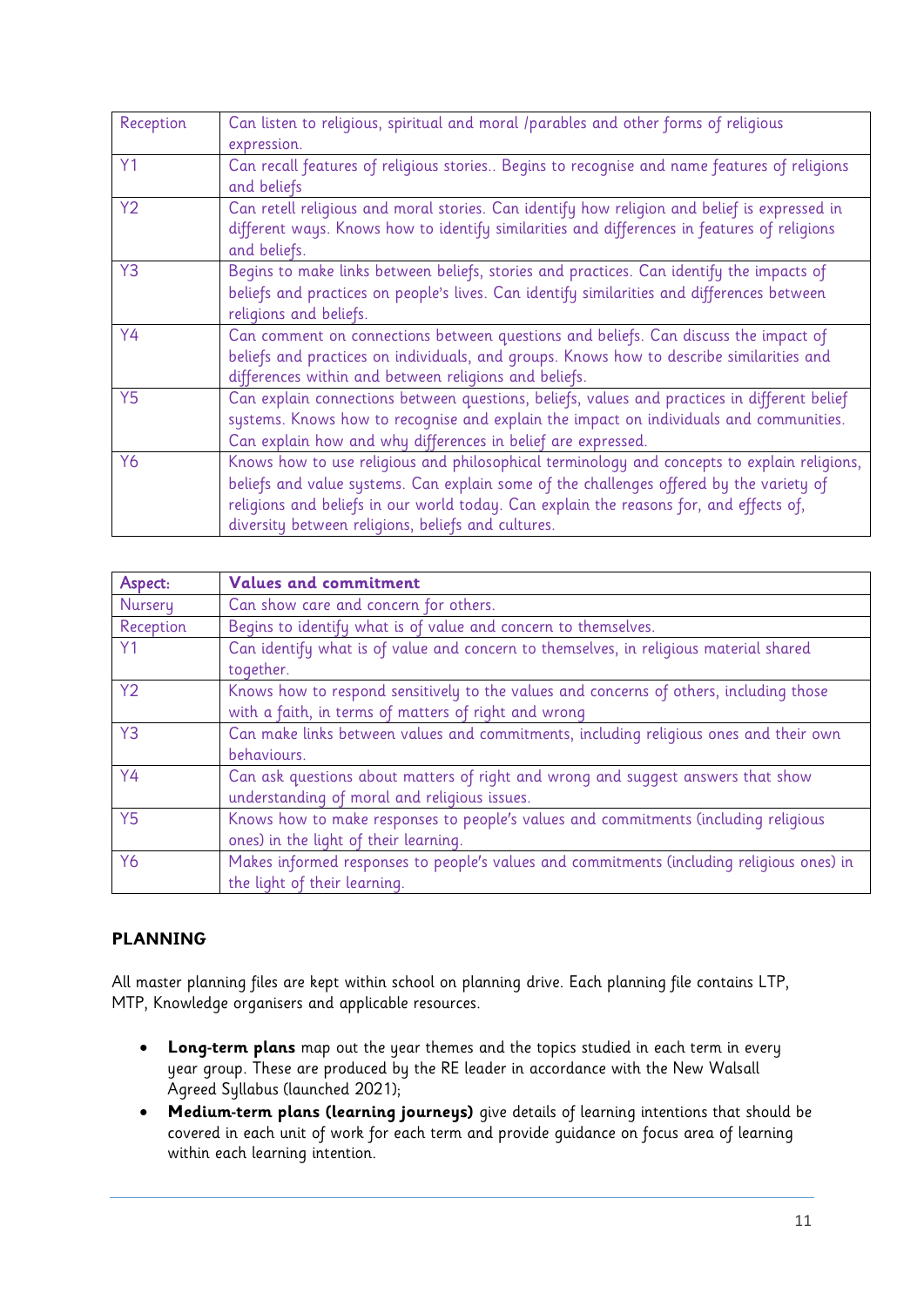**Short-term plans** – teachers create a series of weekly lessons using the learning journeys and Knowledge organisers to ensure clear progression, curriculum coverage and cyclical learning.

## **RECORDING**

- Pupils record some RE learning tasks in their RE books;
- Nursery, reception and year 1 are to keep floor book.
- Photographic evidence which is used when role play, art activities and any other non-writing activities are undertaken, this is recorded in the RE evidence book for that year group.

**Curriculum Map Overview (LTP)-** Each year group has a weekly 45 minutes lesson. Nursery focused on immersion days. (UL-what unit links to previous years teaching)

|                  | Autumn                                                                                                                                                                                                                                                                                                |                                                                                                                        | Spring                                                                                                                                                                                                                                                                | Summer                                                                                                                   |                                                                                                                                                                                                                                                                                                                       |                                                |                                                                                                                                                                                                                                         |                                                                                                                                                    |
|------------------|-------------------------------------------------------------------------------------------------------------------------------------------------------------------------------------------------------------------------------------------------------------------------------------------------------|------------------------------------------------------------------------------------------------------------------------|-----------------------------------------------------------------------------------------------------------------------------------------------------------------------------------------------------------------------------------------------------------------------|--------------------------------------------------------------------------------------------------------------------------|-----------------------------------------------------------------------------------------------------------------------------------------------------------------------------------------------------------------------------------------------------------------------------------------------------------------------|------------------------------------------------|-----------------------------------------------------------------------------------------------------------------------------------------------------------------------------------------------------------------------------------------|----------------------------------------------------------------------------------------------------------------------------------------------------|
| <b>Nursery</b>   | Religious Education is taught through celebration focused days (Christmas, Diwali etc)                                                                                                                                                                                                                |                                                                                                                        |                                                                                                                                                                                                                                                                       |                                                                                                                          |                                                                                                                                                                                                                                                                                                                       |                                                |                                                                                                                                                                                                                                         |                                                                                                                                                    |
| <b>Reception</b> | <b>Special</b><br>people:<br>which people<br>are special and<br>why?                                                                                                                                                                                                                                  | <b>Special</b><br>times:<br>What<br>times are<br>special<br>and why?<br>Part 1<br>Diwali<br>and<br>Christmas<br>focus. | <b>Special World: What is</b><br>special about our world and<br>whu?                                                                                                                                                                                                  | <b>Special</b><br>times:<br>what<br>time are<br>special<br>and<br>why?<br>$(part 2 -$<br>Easter,<br>Vaisakhi<br>and Eid) | Special places: what<br>places are special and why?                                                                                                                                                                                                                                                                   |                                                | <b>Being</b><br>Special:<br>Where<br>do we<br>belong                                                                                                                                                                                    | <b>EYFS</b><br>stories-<br>begin to<br>understand<br>Some<br>simple<br>religious<br>stories and<br>where they<br>come from<br>i.e. Noah's<br>Ark). |
| Y <sub>1</sub>   | Y1A: How do people<br>celebrate? Baby,<br>Wedding, Birthday.<br>Children will research and<br>explore how weddings and<br>birthdays are celebrated<br>within the Sikh, Islamic,<br>Hindu and Christian faith.<br>The leading onto Christmas.<br>(UL- Special times: Which<br>times are special & why) |                                                                                                                        | Y1B: How do we say<br>thank you for the Earth?<br>Cycles of the year:<br>creation, harvest, giving<br>thanks.<br>Being thankful for our world<br>and things in it. Leading<br>onto the story of Adam and<br>Eve.<br>(UL- FS-what is special<br>about our world & why) | from Sikhism<br>celebrate.                                                                                               | Y1D: Beginning to learn<br>Beginning to explore the Sikh<br>faith and its core beliefs. This<br>unit will look at where the<br>Sikh faith originated from<br>and how it began. It will look<br>a Sikh place of worship, the<br>Guru's teachings they follow<br>and the main festivals they<br>(UL-FS: special people) | about Jesus<br>Christians.<br>Special stories) | <b>Y1C: Stories and prayers</b><br>Children will recap some of the<br>previous stories from the Bible,<br>They will explore the Lord's<br>Prayer and it's meanings to<br>(UL- FS: Special people &                                      |                                                                                                                                                    |
| Y <sub>2</sub>   | Y2A: A world of<br>festivals: Who celebrates<br>what and why?<br>This unit will recap festivals<br>and their meaning. It will<br>also explore the Jewish<br>celebration of Hanukah and<br>Hindu celebration of Diwali.<br>(UL- FS: special times part 1<br>and 2, special places, Y1A)                |                                                                                                                        | <b>Y2B: What does Easter</b><br>mean to Christians?<br><b>Symbols of the story</b><br>This story will explore the<br>true meaning of Easter to<br>Christians.<br>(UL-1C)                                                                                              | from Islam                                                                                                               | Y2C: Beginning to learn<br>This Unit will begin to<br>explore the meaning of<br>Islamic faith and its true<br>beliefs. It will look at the<br>places of worship and its<br>teaching. It will also explore<br>the Islamic calendar.<br>UL-FS: Special people: Which<br>people are special, Y1A, Y2A)                   | Us<br>Y2B                                      | <b>Y2D: Questions that Puzzle</b><br>This unit begins with exploring<br>It will then explore the world<br>around us and the questions<br>about the world that puzzle us.<br>Focusing on a Poem called I<br>wonder by Joanie Kirby. (UL- | the word mystery and what it is.                                                                                                                   |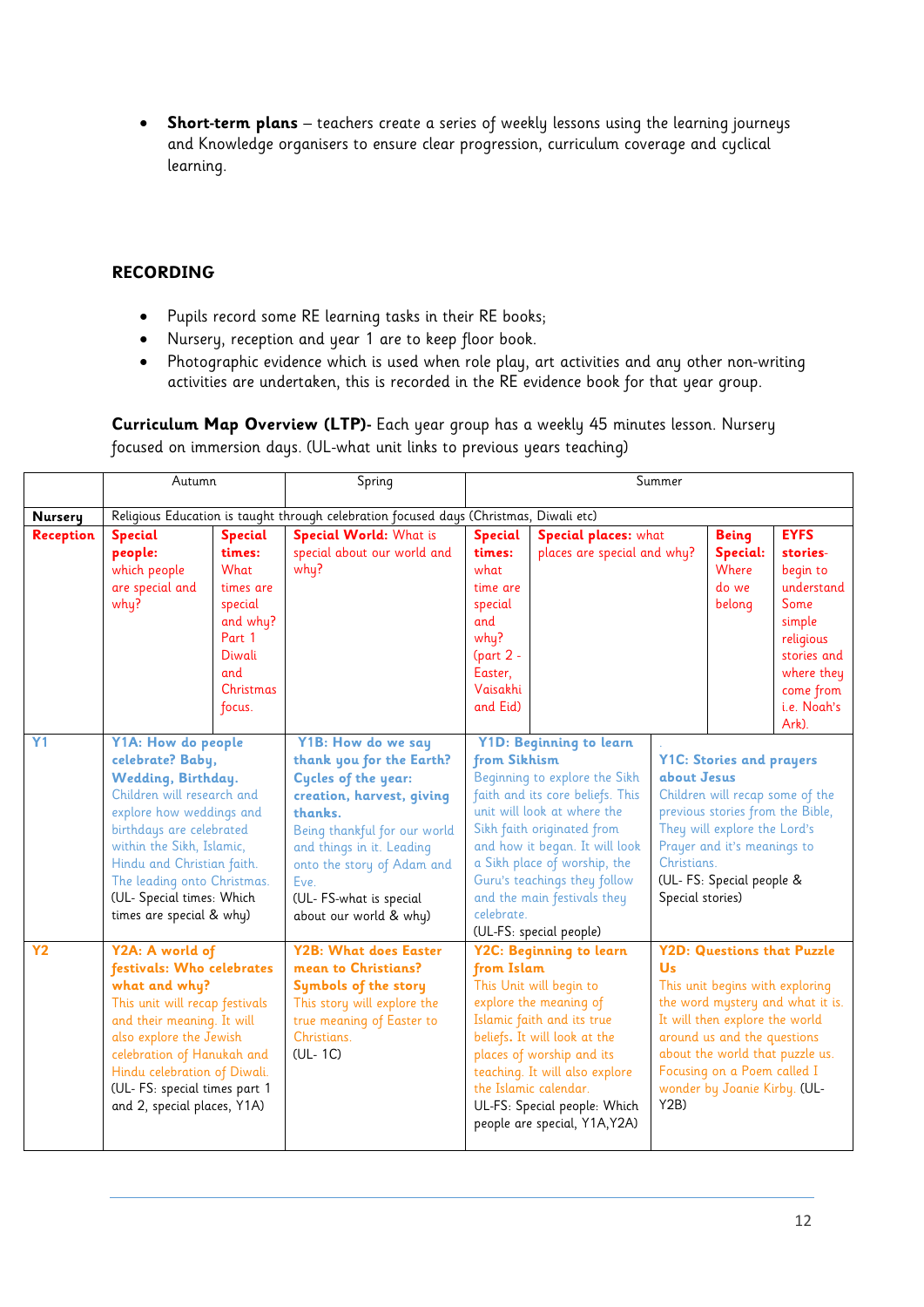| Y3<br>(6 days in<br>total) | Y3A: Holy Buildings and<br><b>Sacred Space: Visiting</b><br>places of worship.<br>. Children will look at a<br>church, Hindu temple<br>(Mandir), Sikh Gudwara,<br>Mosque, Buddhist temple<br>and a synagogue. They will<br>delves into each religious<br>building and it's contents.<br>(UL-FS: Special places, Y1D,<br>Y2B, Y2C)                                                            | Y3B: Why are holy<br>books important?<br>In this unit, children will<br>research each holy book<br>form the 6 main religions<br>throughout the world. Then<br>will then explore the story of<br>Mary Jones and what the<br>bible meant to her.<br>(UL- FS, Y1C, Y2C, Y2B)                                                                                                                                   | Y3C: Why do people<br>make pilgrimages?<br>In this unit, children will<br>explore different religious<br>places and who they are<br>scared too i.e. Hajj is sacred<br>to Muslims. They will also<br>explore as to why these<br>building hold so much<br>meaning.<br>Children will explore the<br>meaning of what a<br>pilgrimage is and what<br>sacrifice to make that journey<br>(UL-FS: Special places,<br>Y2C, Y2B, Y3A)                                           | Y3D: Jesus: why do some<br>people think he is<br>inspirational?<br>Children will explore the life and<br>stories of Jesus. They will<br>explore different stories from<br>within the bible focusing on why<br>Jesus was followed the way he<br>was.<br>Units linked :Fs<br>(UL-FS: Special people, Y1c,<br>Y2B)                                |
|----------------------------|----------------------------------------------------------------------------------------------------------------------------------------------------------------------------------------------------------------------------------------------------------------------------------------------------------------------------------------------------------------------------------------------|-------------------------------------------------------------------------------------------------------------------------------------------------------------------------------------------------------------------------------------------------------------------------------------------------------------------------------------------------------------------------------------------------------------|-----------------------------------------------------------------------------------------------------------------------------------------------------------------------------------------------------------------------------------------------------------------------------------------------------------------------------------------------------------------------------------------------------------------------------------------------------------------------|------------------------------------------------------------------------------------------------------------------------------------------------------------------------------------------------------------------------------------------------------------------------------------------------------------------------------------------------|
| Y4                         | Y4A: What is it like to be<br>a Hindu?<br>This unit will explore in<br>depth the life of a person<br>following the Hindu faith. It<br>will focus in the main beliefs<br>of a Hindu and different<br>religious stories that make<br>an impact on a person who<br>is Hindu. It will explore their<br>religious book, place of<br>worship celebrations, gods<br>and goddesses.<br>(UL-Y3A, Y3C) | Y4C: Christian and<br>Hindu beliefs and<br>questions on life's<br>journey.<br>This unit will compare the<br>similarities and difference of<br>2 people who follow the<br>Christian and Hindu faith. It<br>will look at how a Christens<br>and Hindu see their life<br>progressing from birth to<br>death (i.e. Christians believe<br>in heaven and hell/Hindus<br>believe in reincarnation)<br>UL- 3A, Y4A) | Y4B: Muslim Ways of<br>Living: Keeping 5 pillars.<br>This unit will explain the<br>main 5 pillars that scaffold<br>the life of a person following<br>the Islamic faith.<br>It will focus in the main<br>beliefs of a Muslim and<br>different religious stories that<br>make an impact on a person<br>on that person. It will explore<br>their religious book, place of<br>worship celebrations and<br>religious people.<br>(UL- FS: Special places, Y2C,<br>Y3A, Y3C) | Y4D: Finding reasons to care<br>through religious stories -<br>Christianity/Sikhism/<br>Judaism/Buddhism and<br>Hinduism Islam<br>This unit will focus on religious<br>stories from the Bible that show<br>care for people and others.<br>These stories included the Good<br>Samaritan, Zacchaeus, Daniel in<br>the Lion Den,<br>(UL-Y3A, Y4A) |
| Y <sub>5</sub>             | <b>Y5C: Respect for all:</b><br>what will make Walsall<br>a more respectful place?<br>This unit will address the<br>different cultures and<br>religions within Walsall. It<br>will compare the amounts<br>against other parts of the<br>country and can address<br>some forms of racism within<br>Walsall and the UK.<br>Judaism-Hanukah<br>(UL-Y3A & all religion<br>specific units)        | <b>Y5D: Muslims and</b><br>Christians - who is<br>inspiring?<br>This unit will address two<br>main religious, inspiring<br>people from the Islamic faith<br>and the Christian faith.<br>These are The Prophet<br>Muhammed (PBUH) and<br>Jesus Christ. It will focus on<br>these two inspiring leaders<br>and the impact they have<br>made on lives today.<br>(UL -Y3D, Y4B, Y4D,<br>Y5A)                    | Y5A: Christian Aid and<br>Islamic Relief: Can they<br>change the world?<br>This unit will explore the<br>world of charities and what<br>they are. They will look at<br>the charities the children may<br>have heard of within the UK<br>and why people feel the need<br>to donate. They will focus on<br>Christen Aid and Islamic<br>relief. They will compare the<br>similarities and difference<br>between the two PP<br>possible<br>(UL-Y3D, Y4B, Y4D)             | <b>Y5B: Commitments and</b><br>meanings – Judaism,<br>Sikhism, Christian<br>This unit will focus on the main<br>beliefs of the above 3 religions<br>and what commitment people<br>who follow these beliefs will<br>show and how.<br>(UL- Y3D, Y3A, Y4A, Y4B)                                                                                   |
| <b>Y6</b>                  | Y6A: Exploring Key<br>Leaders - Sikhs and<br>Hindus.<br>This unit will begin by<br>looking what the children<br>believe to be key leader and<br>the profile of what a person<br>a key leader. It will then<br>compare the two key leaders<br>of the Sikh and Hindu faith.                                                                                                                    | <b>Y6B: What matters</b><br>most? Christians and<br>Humanists<br>This unit will address both a<br>person with a religious<br>background and a person<br>who is a humanist. It will<br>explore the difference<br>between having faith within<br>their life and having none.                                                                                                                                  | Y6D: How do we express<br>spiritual ideas through<br>the arts?<br>This unit will focus on how<br>music and art can be used to<br>represent spirituality and<br>religious feeling. It will look<br>at Christianity, Sikhism and<br>Hinduism.                                                                                                                                                                                                                           | Y6C: What can we learn<br>from religions about<br>temptation?<br>This unit enables pupils to<br>engage thoughtfully with<br>questions of good and evil, right<br>and wrong through thinking<br>about temptation. Pupils will<br>become familiar with stories of<br>temptation and ritual practice                                              |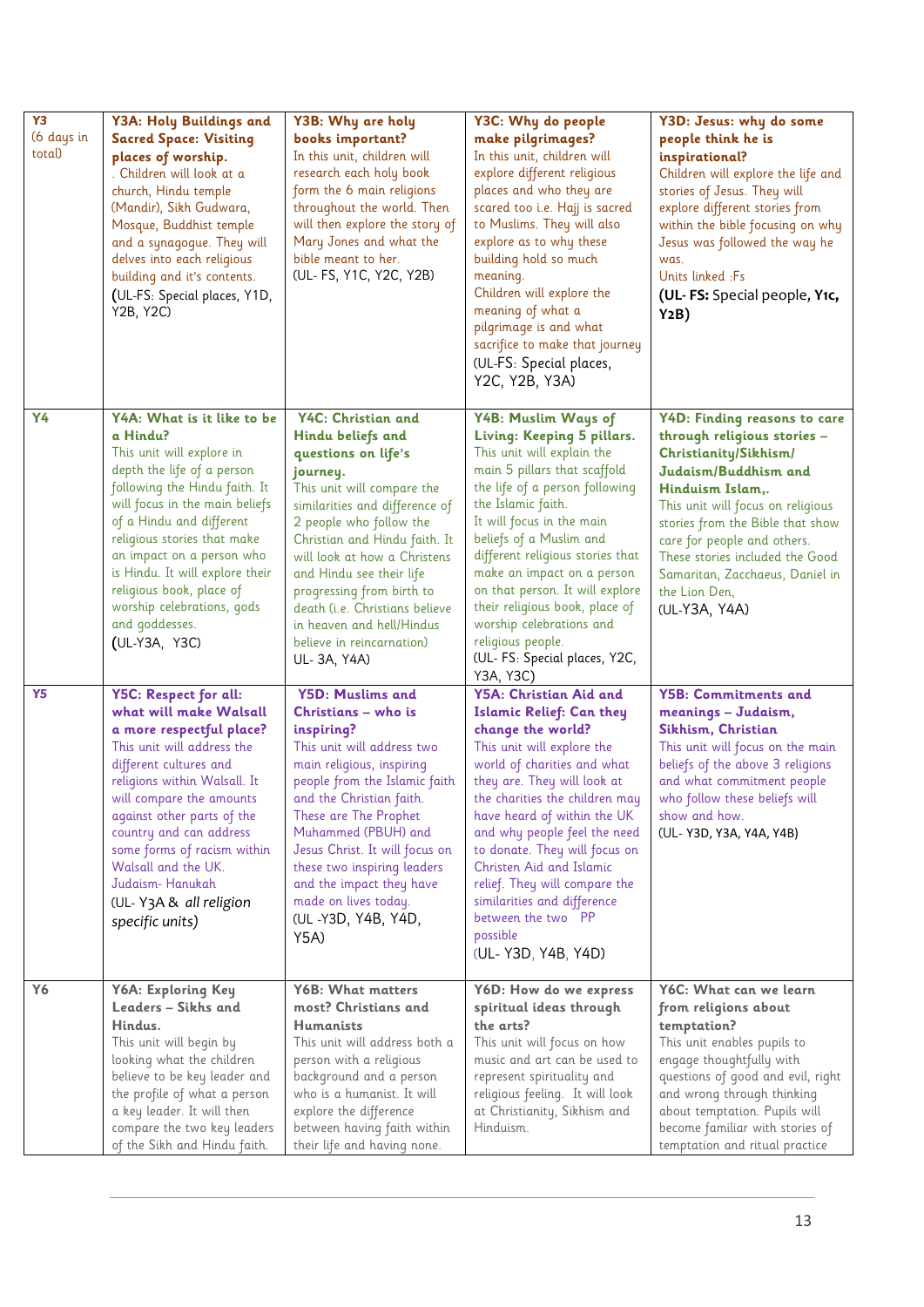| Guru Nanak Dev Ji is the<br>founding Guru of the Sikh<br>faith and Mahatma Ghandi<br>a key leader of the Hindu<br>faith.<br>(UL-Y1D, Y4A, Y5C) | (UL- Y3D, Y4D, Y5B,<br>Y5C) | (UL-Y3A & all religion<br>specific units) | from Islam and Christianity, and<br>will be enabled to think for<br>themselves about questions to<br>do with morals, choices and the<br>impact of our behaviour on<br>others.<br>(UL- Y4B, Y4D, Y5A) |
|------------------------------------------------------------------------------------------------------------------------------------------------|-----------------------------|-------------------------------------------|------------------------------------------------------------------------------------------------------------------------------------------------------------------------------------------------------|
|------------------------------------------------------------------------------------------------------------------------------------------------|-----------------------------|-------------------------------------------|------------------------------------------------------------------------------------------------------------------------------------------------------------------------------------------------------|

**All year groups:** Remembrance Day is observed during remembrance week, through assemblies and on the national day of remembrance within classes.

## **Learning journey- Teacher version**

The learning journey contains the objectives which will be taught during the topic. The journeys work as a ladder with a short sequence of lessons, leading to one main objective which is shown in red font.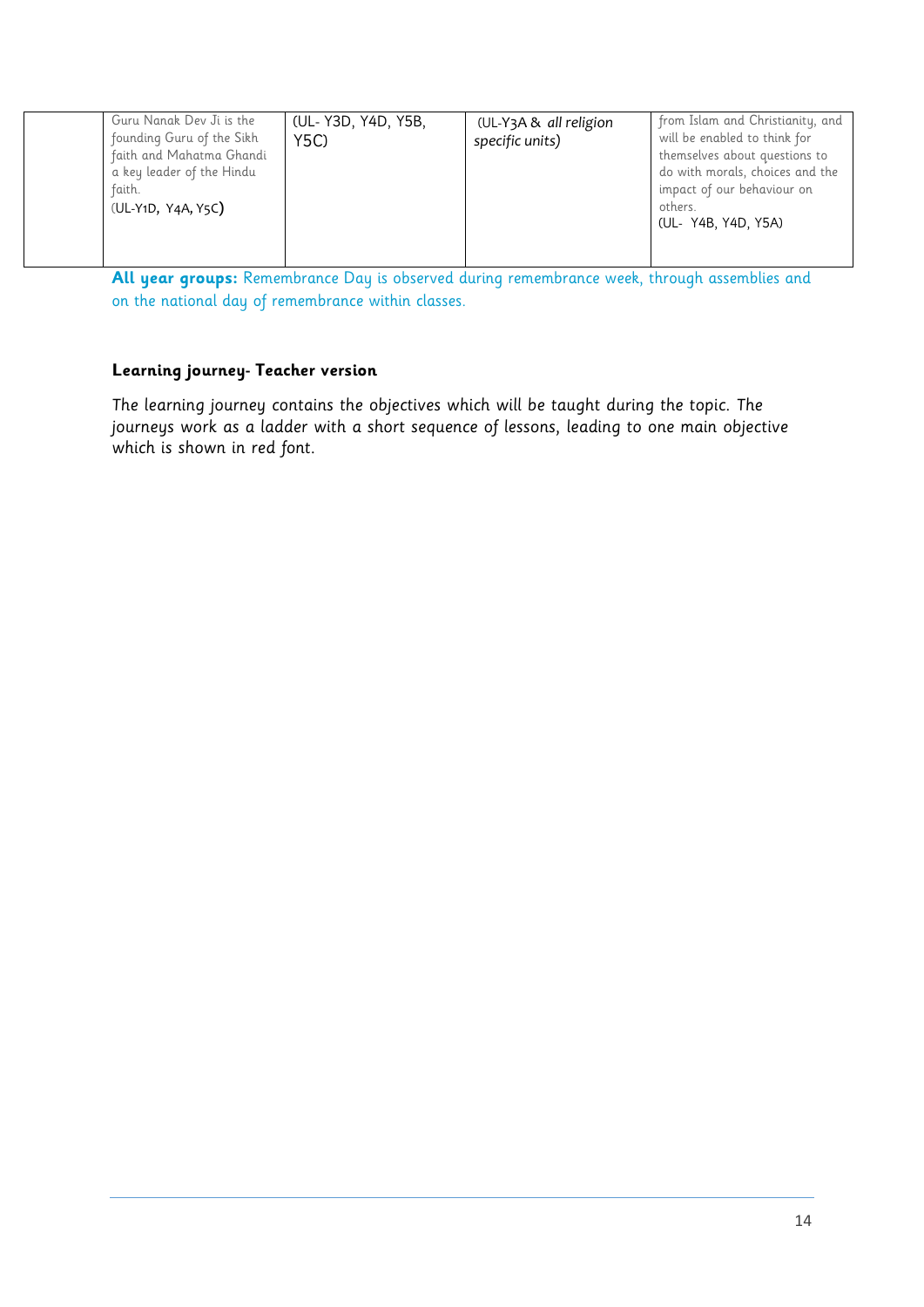|                                                                |                                                                                                         | Year 1 Spring Term: How do we say thank you for the Earth?                                                                                                                                                                                                                                                      |
|----------------------------------------------------------------|---------------------------------------------------------------------------------------------------------|-----------------------------------------------------------------------------------------------------------------------------------------------------------------------------------------------------------------------------------------------------------------------------------------------------------------|
|                                                                | Learning Intention                                                                                      | <b>Learning Focus</b>                                                                                                                                                                                                                                                                                           |
| Lesson 1<br>included)<br>snowflake<br>quiz and<br>mind<br>map) | To identify ways of saying<br>thank you.                                                                | Why and how do we say thank you to each other?                                                                                                                                                                                                                                                                  |
| <b>Lesson 2</b>                                                | To express our thanks for the<br>water that our earth provides.                                         | Look at pictures of our wonderful earth. What does the earth provide for us?<br>Water - Rivers - How does it get to us?<br>Basic knowledge of water is cleaned and pumped to our houses. Thanks to the earth for providing us<br>with this (rain) but also to people who make the water clean and get it to us. |
| <b>Lesson 3</b>                                                | To express our thanks for the<br>food that our wonderful earth<br>provides for us, ie:<br>farming/food. | Plants - trees, food, Farming, Where does our food come from?                                                                                                                                                                                                                                                   |
| <b>Lesson 4</b>                                                | To explore how the Christian<br>and Sikh religions give thanks<br>to the earth (Vaisakhi,<br>Harvest).  | What is Vaisakhi? What is Harvest?<br>How do the Sikh and Christian faiths celebrate these two occasions?<br>Sikh - processions, prayers, giving of food to people (Harvest time in India).<br><b>Christian-Harvest</b>                                                                                         |
| <b>Lesson 5</b>                                                | To explore Christian beliefs on<br>how the earth was created.                                           | 7 days of creation<br>Creation wheel<br>Day 1: Night and Day<br>Day 2: Earth and Sky<br>Day 3: Sea and land, Plants, trees grow in the ground<br>Day 4: Sun, moon and stars<br>Day 5: Birds and Sea creatures<br>Day 6: Animals and humans<br>Day 7: God rested                                                 |
| Lesson 6                                                       | To talk about the story of<br>Adam and Eve.                                                             | Creation story sequencing                                                                                                                                                                                                                                                                                       |
| <b>Lesson 7</b>                                                | To demonstrate our<br>knowledge on how Christians<br>believe the earth was created.                     | Creative mobile showing their knowledge of Christian creation beliefs and reasons why we are thankful<br>for the earth.                                                                                                                                                                                         |
| <b>Lesson 8</b>                                                | To talk about current issues<br>within our media today<br>(environment).                                | VFS?<br><b>BBC Newsround</b><br>Children's immediate environment ie; home recycling, saving water, saving electricity - turn lights/TV<br>off when out of room.                                                                                                                                                 |
| Lesson 9                                                       | To explore questions about<br>how and why we care about<br>our earth.                                   | Why should we look after our earth?<br>No trees – take animals homes.<br>Recycling to avoid plastics in the ocean and save energy.                                                                                                                                                                              |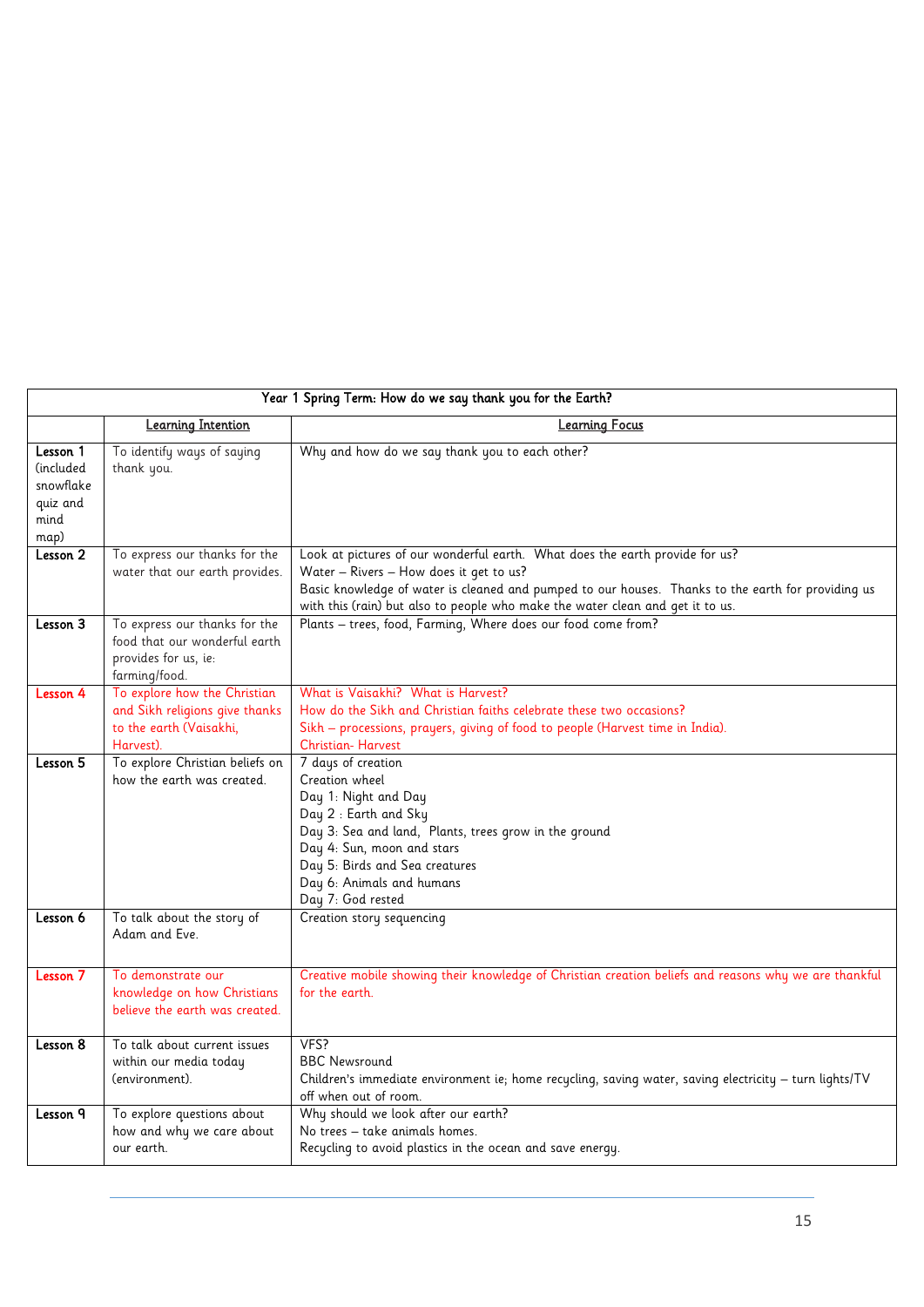| Lesson 10 | To express opinions about<br>right and wrong ways to<br>care for the Earth.    | What things do we see in our community/school that are not being kind to the earth?<br>Litter around school and community $-$ what can they do?           |
|-----------|--------------------------------------------------------------------------------|-----------------------------------------------------------------------------------------------------------------------------------------------------------|
| Lesson 11 | To express our opinions about<br>how we care for our earth and<br>give thanks. | Create an individual gratitude tree.<br>Recap all things that we have been thankful for ie: rivers, water, food, harvest, Christian creation, family etc. |

**Children's learning journey-**At the beginning of each unit, children will RAG-rate themselves against each objective – colouring the objective red if they are not confident, amber if they have some understanding and green if they are confident. At the end of each lesson, the children will then reflect on their learning and complete he RAG-rate again to demonstrate the progress in their understanding and allow teachers to put into place any steps necessary to ensure children feel confident in their learning.

|                                                       | <b>Learning Intention</b>                                                                      | Rag rate |
|-------------------------------------------------------|------------------------------------------------------------------------------------------------|----------|
| Lesson 1 (included<br>snowflake quiz and mind<br>map) | To identify ways of saying thank you.                                                          |          |
| Lesson 2                                              | To express our thanks for the water that our earth provides.                                   |          |
| Lesson 3                                              | To express our thanks for the food that our wonderful earth provides for us, ie: farming/food. |          |
| Lesson 4                                              | To explore how the Christian and Sikh religions give thanks to the earth (Vaisakhi, Harvest).  |          |
| Lesson 5                                              | To explore Christian beliefs on how the earth was created.                                     |          |
| Lesson 6                                              | To talk about the story of Adam and Eve.                                                       |          |
| Lesson 7                                              | To demonstrate our knowledge on how Christians believe the earth was created.                  |          |
| Lesson 8                                              | To talk about current issues within our media today (environment).                             |          |
| Lesson 9                                              | To explore questions about how and why we care about our earth.                                |          |
| Lesson $10$                                           | To express opinions about right and wrong ways to care for the Earth.                          |          |
| Lesson 11                                             | To express our opinions about how we care for our earth and give thanks.                       |          |

Each new topic will consist of the following glued into each RE book to signal the beginning of a new topic:

- Knowledge organiser-Showing the topic and what it consists of.
- Snowflake-to show the children understanding at the beginning and end of the topic
- Mind map- began at the beginning and added to each lesson)
- Learning Journey- what path the unit will take.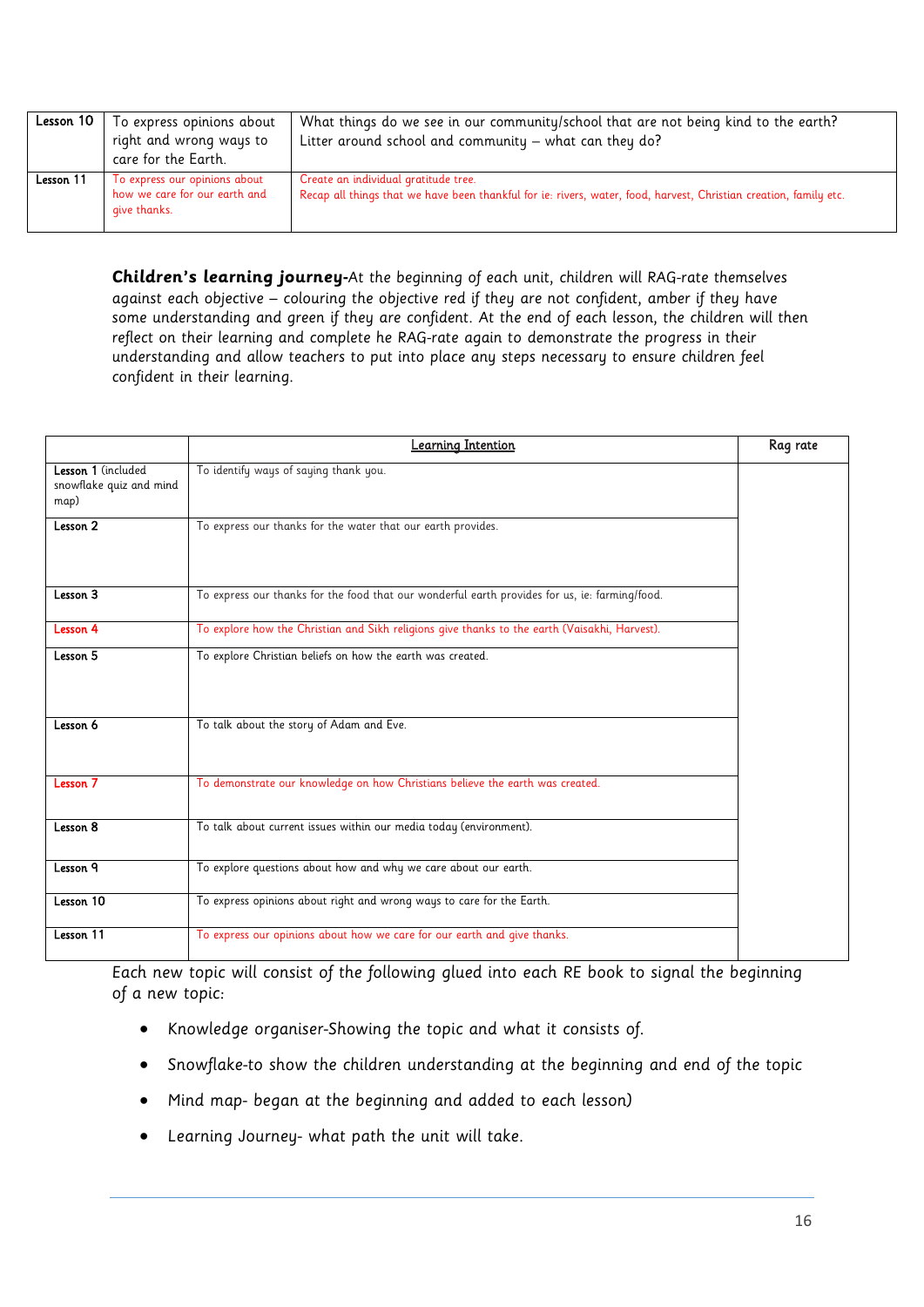

## Snowflake-

The snowflakes are a understanding based assessment tool to show the children understanding of that particular unit. It will be completed at the beginning and again at the end of each unit.



This curriculum will act as an interim curriculum, in order to teach the key objectives from the year group curriculum throughout the weeks of the academic year.

| Year Group | Objectives that must be taught, learned and embedded, to be ready for the next<br>academic year                                                                                                       |
|------------|-------------------------------------------------------------------------------------------------------------------------------------------------------------------------------------------------------|
| Nursery    | Can listen to religious stories. Beliefs and teachings<br>Can show interest in the world and begins to think of questions to ask. <i>Enquiry, investigate and</i><br>$\bullet$<br><i>interpreting</i> |
|            | Can listen to stories of different content. Thinking about religions and beliefs<br>$\bullet$<br>Can show care and concern for others. Values and commitment                                          |
| To cover   | Begin to understand simple religious stories i.e. Noah's Ark.<br>2. EYFS: Finding out about Special Places.                                                                                           |

| Year Group                 | Objectives that must be taught, learned and embedded, to be ready for the next<br>academic year                                                                                                                                                                                                                                   |
|----------------------------|-----------------------------------------------------------------------------------------------------------------------------------------------------------------------------------------------------------------------------------------------------------------------------------------------------------------------------------|
| Reception                  | Can listen to religious stories and enjoys religious stories. Beliefs and teachings<br>$\bullet$<br>Can show an interest in the world around them. Knows to ask questions about it. Enquiry,<br>investigate and interpreting<br>• Can listen to religious, spiritual and moral /parables and other forms of religious expression. |
|                            | Thinking about religions and beliefs<br>Begins to identify what is of value and concern to themselves. Values and commitment                                                                                                                                                                                                      |
| To cover in<br>this order: | 1. Which people are special and why?<br>2. Special times: What times are special and why? Part 1 Diwali and Christmas focus.<br>3. Special Word: What is special about our world and why?                                                                                                                                         |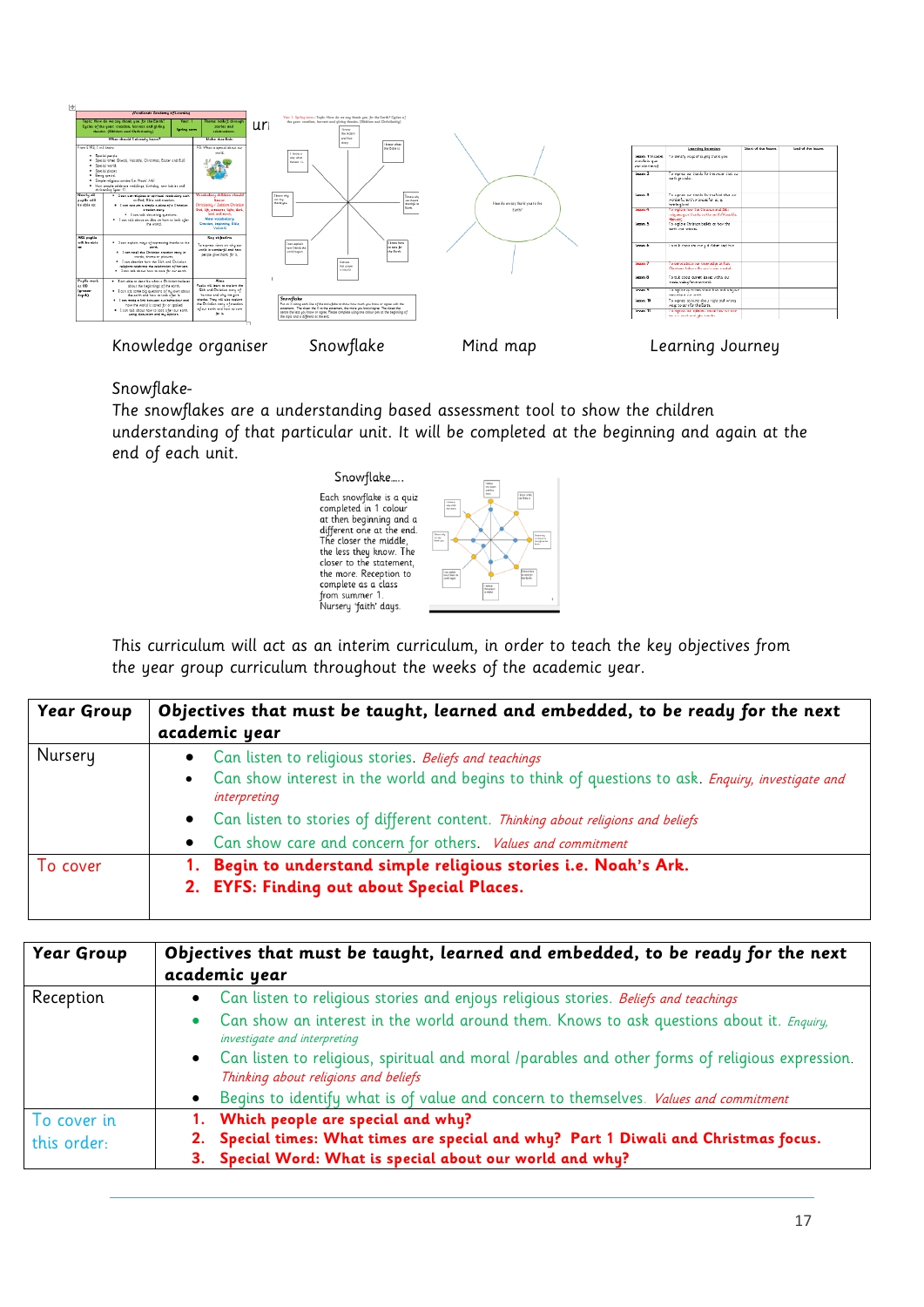| 4. Special times: what time are special and why? (part 2 -Easter, Vaisakhi and Eid) |
|-------------------------------------------------------------------------------------|
| 5. Special places: what places are special and why?                                 |
| 6. Being Special: Where do we belong EYFS stories- begin to understand              |
| 7. Some simple religious stories and where they come from i.e. Noah's Ark).         |

| Year Group  | Objectives that must be taught, learned and embedded, to be ready for the next<br>academic year                                                                                                                                                                                                                                                                                                                                                                                                                                             |
|-------------|---------------------------------------------------------------------------------------------------------------------------------------------------------------------------------------------------------------------------------------------------------------------------------------------------------------------------------------------------------------------------------------------------------------------------------------------------------------------------------------------------------------------------------------------|
| Year 1      | • Knows how to recount the outlines of some religious stories. Beliefs and teachings<br>• Knows how to identify what they find interesting and puzzling in life.<br>Can recognise symbols and other forms of religious symbols. <i>Enquiry, investigate and interpreting</i><br>$\bullet$<br>• Can recall features of religious stories. Begins to recognise and name features of religions<br>and beliefs. Thinking about religions and beliefs<br>• Can identify what is of value and concern to themselves, in religious material shared |
|             | together. Values and commitment                                                                                                                                                                                                                                                                                                                                                                                                                                                                                                             |
| To cover in | Y1A: How do people celebrate? Baby, Wedding, Birthday.                                                                                                                                                                                                                                                                                                                                                                                                                                                                                      |
| this order: | Y1B: How do we say thank you for the Earth? Cycles of the year: creation, harvest,<br>giving thanks<br>Y1C: Stories and prayers about Jesus<br>Y1D: Beginning to learn from Sikhism                                                                                                                                                                                                                                                                                                                                                         |

| Year Group  | Objectives that must be taught, learned and embedded, to be ready for the next                                                                                                                                                                     |
|-------------|----------------------------------------------------------------------------------------------------------------------------------------------------------------------------------------------------------------------------------------------------|
|             | academic year                                                                                                                                                                                                                                      |
| Year 2      | • Can retell religious stories and identify some religious beliefs and teachings. Beliefs and<br>teachings                                                                                                                                         |
|             | • Can recognise that some questions about life are difficult to answer. Knows how to ask<br>questions about their own and others' feelings and experiences. Can identify possible<br>meanings for symbols. Enquiry, investigate and interpreting   |
|             | • Can retell religious and moral stories. Can identify how religion and belief is expressed in<br>different ways. Knows how to identify similarities and differences in features of religions<br>and beliefs. Thinking about religions and beliefs |
|             | • Knows how to respond sensitively to the values and concerns of others, including those<br>with a faith, in terms of matters of right and wrong Values and commitment                                                                             |
| To cover in | Y2A: A world of festivals: Who celebrates what and why?                                                                                                                                                                                            |
| this order: | Y2B: What does Easter mean to Christians? Symbols of the story                                                                                                                                                                                     |
|             | Y2C: Beginning to learn from Islam                                                                                                                                                                                                                 |
|             | <b>Y2D: Questions that Puzzle Us</b>                                                                                                                                                                                                               |

| Year Group | Objectives that must be taught, learned and embedded, to be ready for the next<br>academic year                                                                                                                                                                    |
|------------|--------------------------------------------------------------------------------------------------------------------------------------------------------------------------------------------------------------------------------------------------------------------|
| Year 3     | • Can retell religious stories and identify some religious beliefs and teachings. Beliefs and<br>teachings                                                                                                                                                         |
|            | • Can research and connect features of religions. Begins to ask significant questions about<br>religions and beliefs. Knows how to describe and suggest meanings for symbols. <i>Enquiry</i> ,<br>investigate and interpreting                                     |
|            | Begins to make links between beliefs, stories and practices. Can identify the impacts of<br>$\bullet$<br>beliefs and practices on people's lives. Can identify similarities and differences between<br>religions and beliefs. Thinking about religions and beliefs |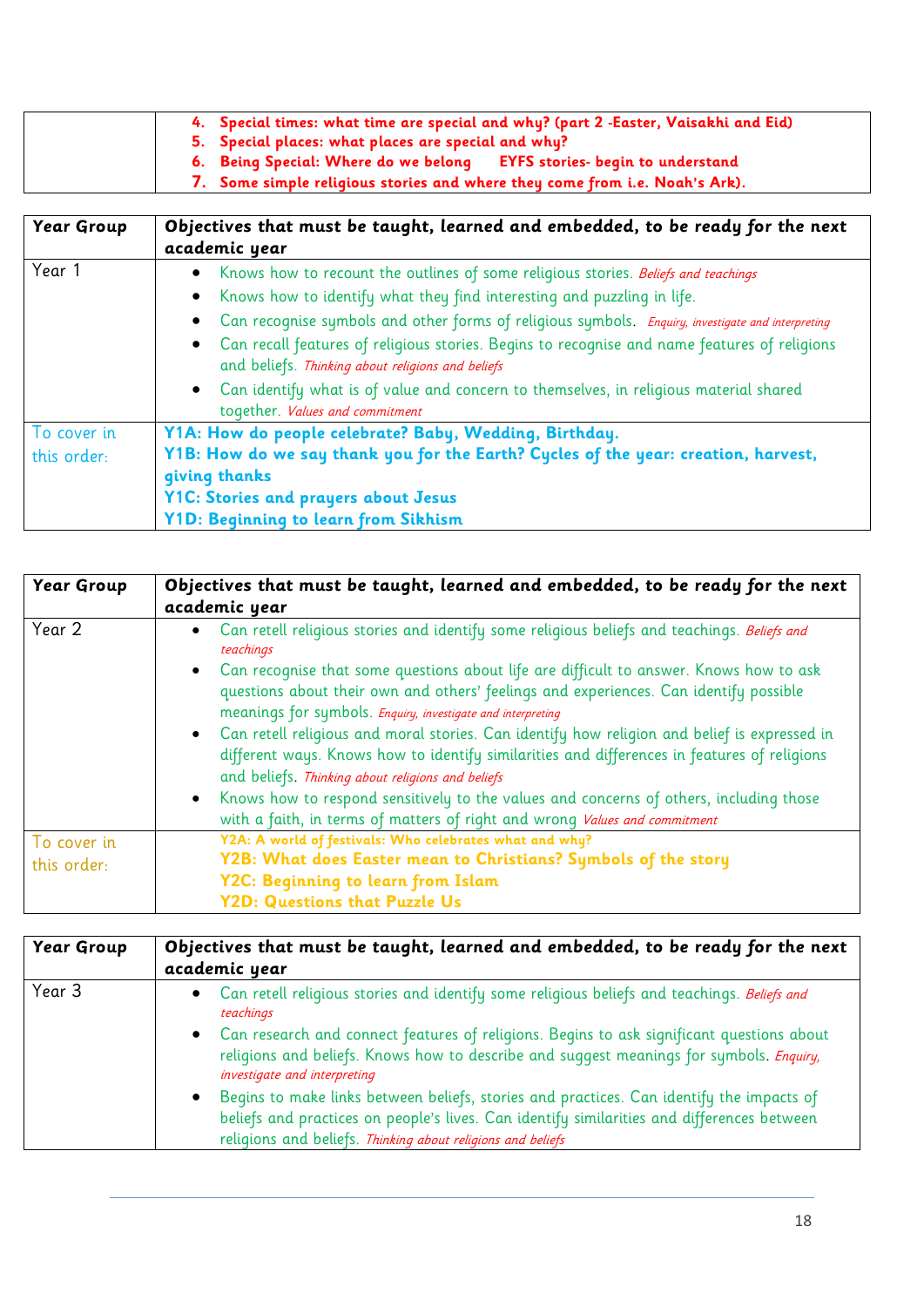|                              | • Can make links between values and commitments, including religious ones and their own<br>behaviours. <i>Values and commitment</i> |
|------------------------------|-------------------------------------------------------------------------------------------------------------------------------------|
| To cover this<br>this order: | Y3A: Holy Buildings and Sacred Space: Visiting places of worship<br>Y3B: Why are holy books important?                              |
|                              | Y3C: Why do people make pilgrimages?<br>Y3D: Jesus: why do some people think he is inspirational?                                   |

| Year Group  | Objectives that must be taught, learned and embedded, to be ready for the next<br>academic year                                                                                                                                                                                 |
|-------------|---------------------------------------------------------------------------------------------------------------------------------------------------------------------------------------------------------------------------------------------------------------------------------|
| Year 4      | • Can describe the key beliefs and teachings of the religions studied, connecting them with<br>other features of the religions making some comparisons between religions. Beliefs and<br>teachings                                                                              |
|             | • Can collect and organise ideas about religion and belief. Knows how to suggest answers to<br>some questions raised by religions. Begins to suggest meanings for a range of forms of<br>religions using appropriate vocabulary. Enquiry, investigate and interpreting          |
|             | • Can comment on connections between questions and beliefs. Can discuss the impact of<br>beliefs and practices on individuals, and groups. Knows how to describe similarities and<br>differences within and between religions and beliefs. Thinking about religions and beliefs |
|             | • Can ask questions about matters of right and wrong and suggest answers that show<br>understanding of moral and religious issues. Values and commitment                                                                                                                        |
| To cover in | Y4A: What is it like to be a Hindu?                                                                                                                                                                                                                                             |
| this order: | Y4C: Christian and Hindu beliefs and questions on life's journey.                                                                                                                                                                                                               |
|             | Y4B: Muslim Ways of Living: Keeping 5 pillars                                                                                                                                                                                                                                   |
|             | Y4D: Finding reasons to care through religious stories - Christianity                                                                                                                                                                                                           |

| Year Group  | Objectives that must be taught, learned and embedded, to be ready for the next<br>academic year                                                                                                                                                                                                                                                                                                   |
|-------------|---------------------------------------------------------------------------------------------------------------------------------------------------------------------------------------------------------------------------------------------------------------------------------------------------------------------------------------------------------------------------------------------------|
| Year 5      | Knows how to explain how some beliefs and teachings are shared by different religions and<br>$\bullet$<br>how they make a difference to the lives of individuals and communities. Knows how these<br>religious choices can be portrayed in terms of commitment. Beliefs and teachings                                                                                                             |
|             | Knows how to suggest lines of research to address questions raised by the study of<br>$\bullet$<br>religions and beliefs. Can suggest answers to questions raised by the study of religions and<br>beliefs, using reliable sources. Can recognise and explain diversity within religious<br>expression. Enquiry, investigate and interpreting                                                     |
|             | • Can explain connections between questions, beliefs, values and practices in different belief<br>systems. Knows how to recognise and explain the impact on individuals and communities.<br>Can explain how and why differences in belief are expressed. Thinking about religions and beliefs<br>Knows how to make responses to people's values and commitments (including religious<br>$\bullet$ |
|             | ones) in the light of their learning. Values and commitment                                                                                                                                                                                                                                                                                                                                       |
| To cover in | Y5C: Respect for all: what will make Walsall a more respectful place?                                                                                                                                                                                                                                                                                                                             |
| this order: | Y5D: Muslims and Christians - who is inspiring?                                                                                                                                                                                                                                                                                                                                                   |
|             | Y5A: Christian Aid and Islamic Relief: Can they change the world?                                                                                                                                                                                                                                                                                                                                 |
|             | Y5B: Commitments and meanings - Hindu, Muslim, Christian                                                                                                                                                                                                                                                                                                                                          |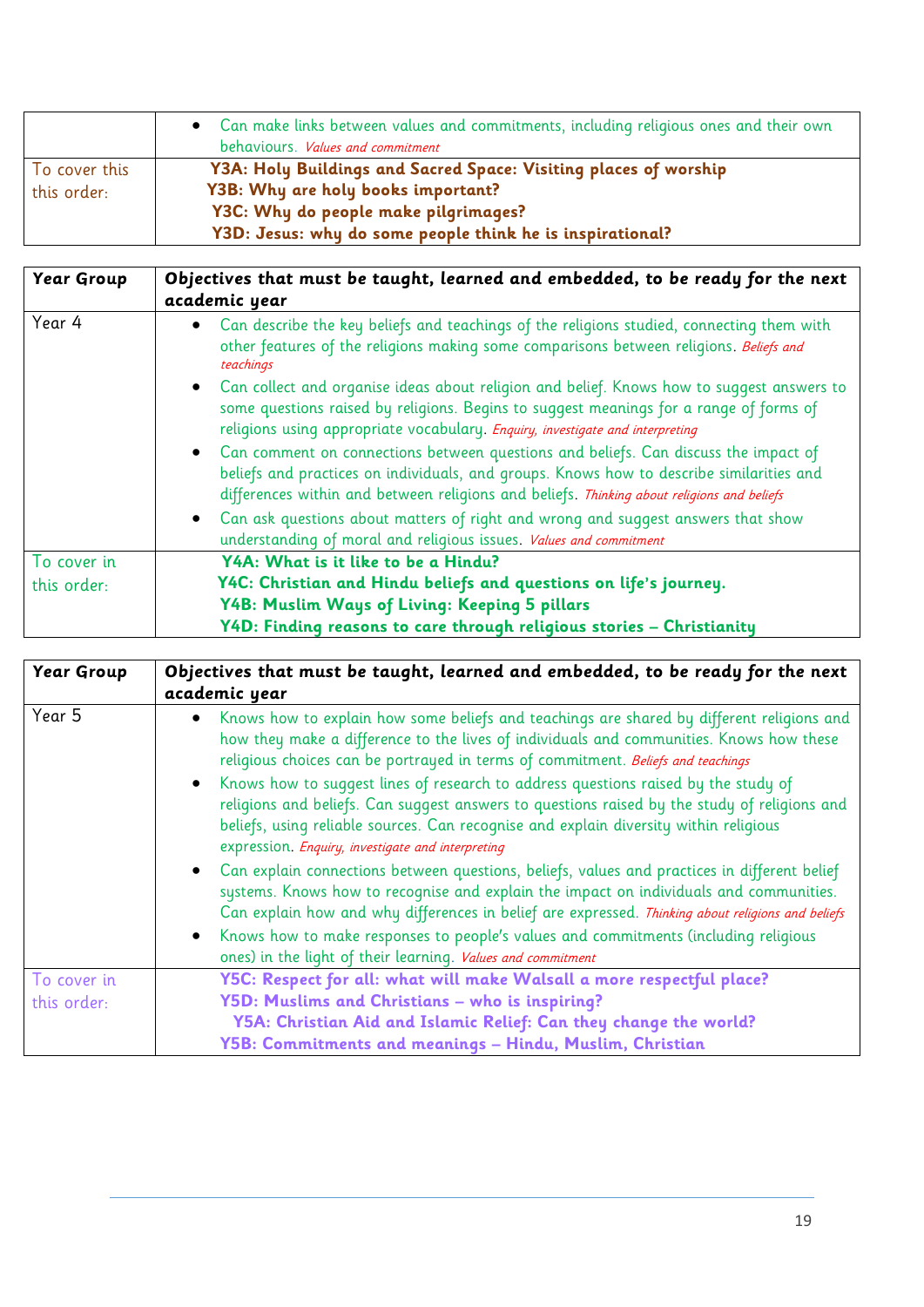| Year Group  | Objectives that must be taught, learned and embedded, to be ready for the next<br>academic year                                                                                                                                                                                                                                        |
|-------------|----------------------------------------------------------------------------------------------------------------------------------------------------------------------------------------------------------------------------------------------------------------------------------------------------------------------------------------|
| Year 6      | Makes comparisons between the key beliefs, teachings and practices of the Christian faith<br>$\bullet$<br>and other faiths studied, using a wide range of appropriate language and vocabulary from<br>it.                                                                                                                              |
|             | Knows how to identify the influences on, and separate between, different viewpoints within<br>religions. Can explain religions and beliefs from different perspectives. Begins to<br>understand the impact of different forms of religious and spiritual expression.                                                                   |
|             | Knows how to use religious and philosophical terminology and concepts to explain<br>religions, beliefs and value systems. Can explain some of the challenges offered by the<br>variety of religions and beliefs in our world today. Can explain the reasons for, and effects<br>of, diversity between religions, beliefs and cultures. |
|             | Makes informed responses to people's values and commitments (including religious ones) in<br>$\bullet$<br>the light of their learning.                                                                                                                                                                                                 |
| To cover in | Y6A: Exploring Key Leaders - Sikhs and Hindus                                                                                                                                                                                                                                                                                          |
| this order: | Y6B: What matters most? Christians and Humanists                                                                                                                                                                                                                                                                                       |
|             | Y6D: How do we express spiritual ideas through the arts?                                                                                                                                                                                                                                                                               |
|             | Y6C: What can we learn from religions about temptation?                                                                                                                                                                                                                                                                                |

## **RESOURCES**

Books, videos, the internet, DVD's for religious education are stored centrally in the Cedar Room.

A collection of religious artefacts for each world faith to be studied is stored in a cabinet between the Year 3 and Y4 learning rooms along with other RE resource books.

Where religious artefacts are used, they are treated with the respect they would be given if they were being used in their actual setting for worship.

The internet is also a brilliant Religious Education teaching tool as it has the latest and most update information for each religion and faith we focus on.

## **COLLECTIVE WORSHIP**

Although collective worship is a legal requirement and we undertake this in line with the DfEs Circular 1994, here at Woodlands Academy of Learning we believe this is a time when the school community can express itself and develop spiritually.

Collective worship at Woodlands Academy provides pupil's with opportunities for spiritual development and worship. This may be through children's response or an active involvement in the presentation of differing values and beliefs. It can come in the form of prayer, thought of the day, quiet refection or discussion of current issues, values and beliefs.

Collective worship is presented on the form of phase assemblies, class assemblies, class and phase performances, explore you mind and jigsaw lessons. Children consider and respond to questions concerning the meaning and purpose of life. We help them to recognise and take an increasingly thoughtful view of what is right and wrong through the study of moral and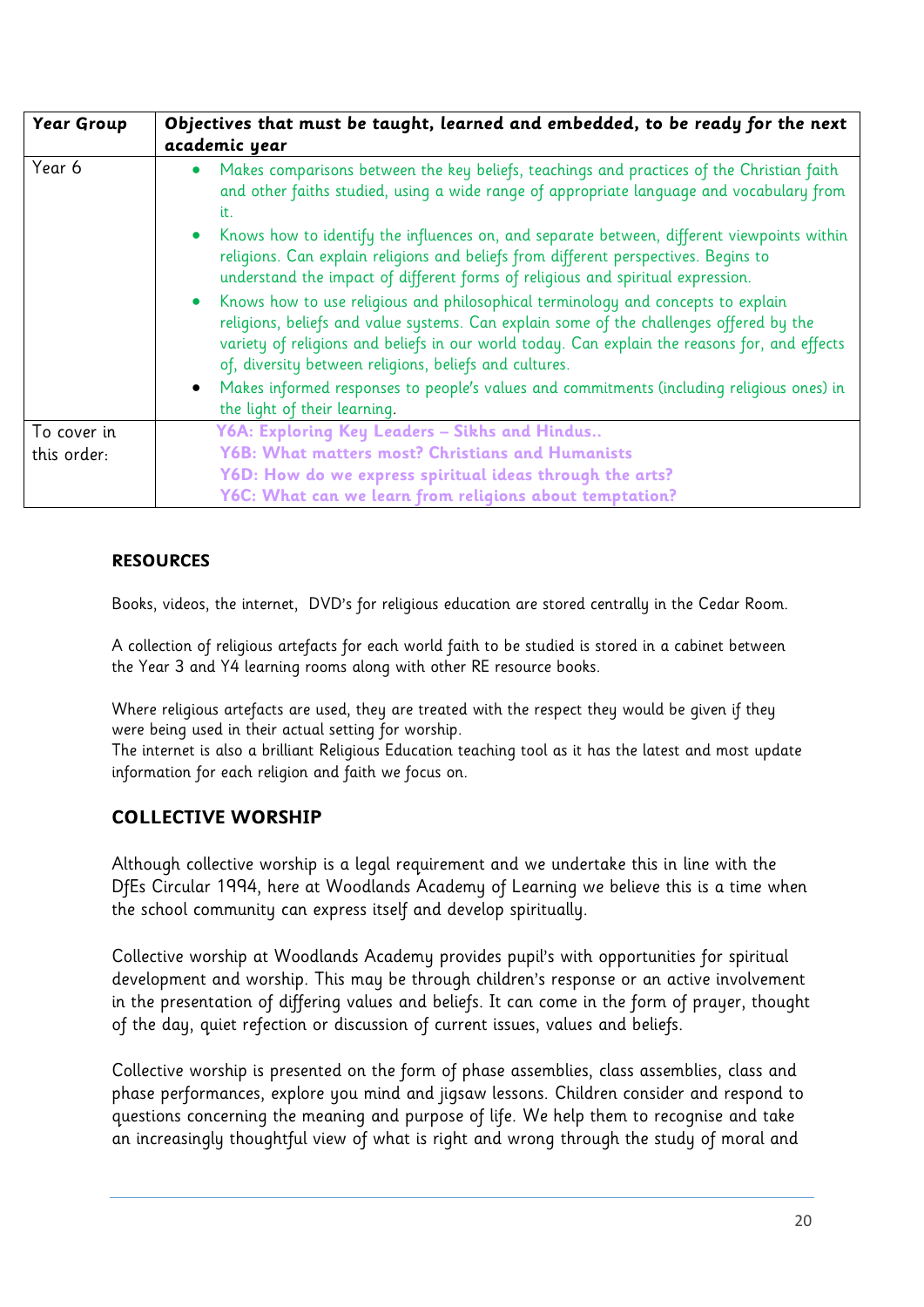ethical questions, linked to the Academy's values and fundamental British Values(votes for schools), thus promoting a shared ethos and reinforcing positive attitudes. We enhance our teaching of British values by using a program called Votes 4 School. They create resources based on current events within the world we live in. Each week they give a controversial question, for example "Is cyber security important to you?" and "Will learning ever be the same again?

# **Impact: ASSESSMENT**

The program of study enables pupils to increase and deepen their knowledge and understanding of key concepts in RE. These concepts relate to the religions and worldviews studied. The areas of enquiry or key concepts in RE are:

## **Whole school concepts:**

- Beliefs through story.
- **•** Celebrations
- Symbols
- Feeling of belonging and community
- Comparing my own world to that of others- own values and beliefs.

## **Formative assessment-**

Teachers will record pupil progress using a table similar to the one shown below. Children's names are listed along the side of the table and the main learning objectives for the unit is listed along the top of the table. After these lessons, the teacher can determine whether children have achieved or not yet achieved the objective required. This document allows the teachers to monitor attainment throughout the academic year as the children make progress and identify areas for development.

## **Summative Assessment-**

Summative assessment judgements are made at three different points throughout a unit of work: at the end of a teaching unit, a mid-point assessment and a final year judgement. Learning is assessed by making informal judgements as children are observed during lessons as well as written or other recorded learning. In addition to this, learning outcomes and assessment activities are identified in each unit of work and are detailed on the planning. Teachers have a set of these learning objectives and say where they children at working below ARE, at ARE and at GD (the RE snowflakes). Every year, each parent is notified of their child's achievements in religious education through the school report.